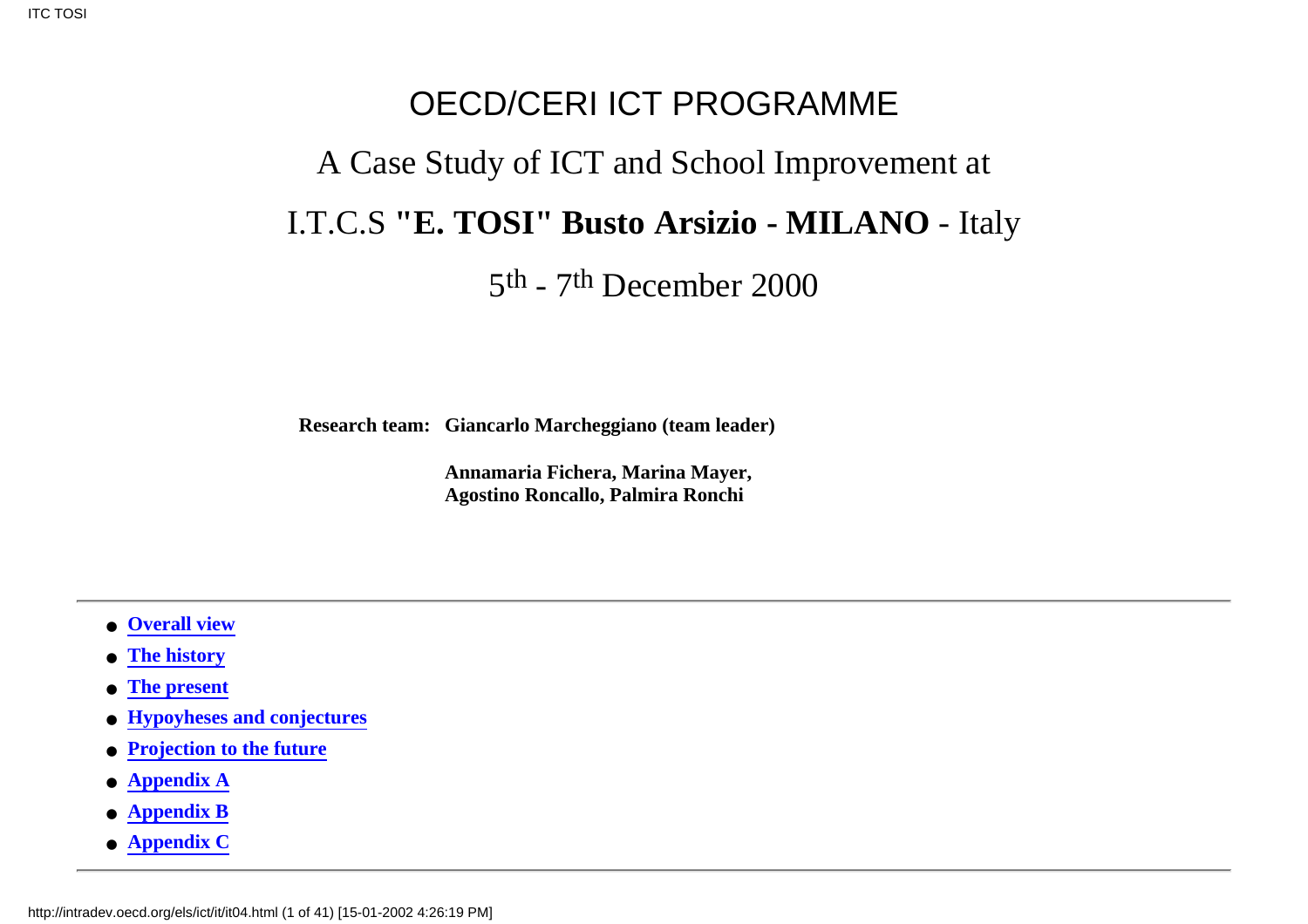#### **Overall view**

*"…the school, particularly a commercial school, is an enterprise and in that way has to be considered and organised. We think people should be stimulated to do always new things because school needs changeable resources having critical analyses and research as aim of their life. How can we favour such a thing? A traditional school invests the only available resource – time – in the constant repetition of some actions. In 1983-1984 our starting goal was to free these resources."* (From the interview to the manager)

*"An organisation aiming at functioning better in order to save work and to devote energy to jobs giving the chance to "grow"…"* (from the interview to the responsible for ICT)

For some time the Department for Public Function ("Dipartimento per la Funzione Pubblica") awards a prize to 100 projects of Public Administration that distinguish themselves in efficiency, innovation and effectiveness in the different fields of public services. Through these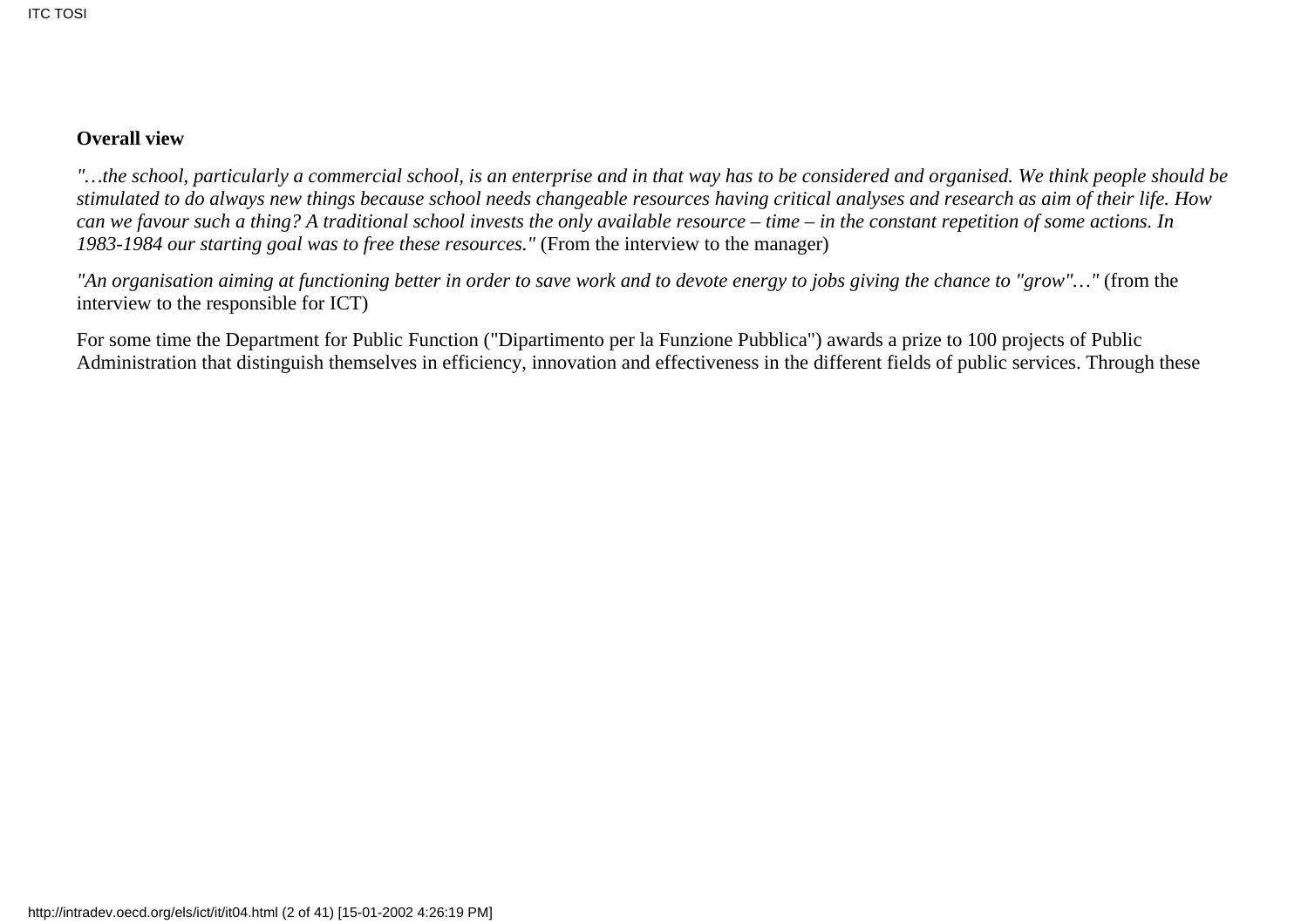#### **ITC TOSI**

prizes the "young" Ministry tries to indicate model initiatives that could allow to improve our country. Indeed it is generally characterised by the contradiction between originality, fantasy and entrepreneurial inventiveness on the one hand and unsuitability, unreliability and lack of services on the other hand. State Commercial and Technical High School "Tosi" ([http://www.itctosi.va.it](http://www.itctosi.va.it/)) has been awarded this prize twice, in 1995 and 1997.

The first time it was awarded the prize because of its class register ([http://www.itctosi.va.it/prog95.htm\).](http://www.itctosi.va.it/prog95.htm)

Thanks to the efficiency of educational secretariat and to an intelligent program developed "at home" by the responsible for ICT in the school, every morning teachers and students find on the desk a paper with the indication of service notices, the memo on students that should show the excuse note for the previous day, a greeting card for eventual birthdays and other messages of interest. A bar code corresponds to each student. At the end of the school day the secretarial staff is able to register absences and delays of the day by means of an optical pen.

In 1997 [\(http://www.itctosi.va.it/prog97.htm](http://www.itctosi.va.it/prog97.htm)) the awarded innovation was the starting point for the "Centre for self-learning".

The Centre is equipped like a book-video-tape library and is open to students for the entire morning until early afternoon.

Together with materials (books, videos, CD-ROMs) there are use cards that, besides describing the content, indicate the difficulty level, the required propaedeutical knowledge and so on. Among materials there are tailor-made software developed by teachers.

| <b>BARNET</b><br>÷<br>ı<br><b>Printed Service</b><br>a,<br><b>BUILDING</b><br>ij.<br>u. | <b>CARD A</b><br><br><b>Tariffer</b><br><b>SELECT</b><br><b>Trade</b>                                                                                                                                                                      | 'n.<br>alla<br><b>STATE</b><br><b>William</b><br>ы<br>Жеңд | <b>Basiline</b><br>distanced a screen in this as<br>The System Lakes and<br>CEANING<br>Custom<br><b>SALES</b><br><b>Birth</b><br>×<br>ALC: USAN NA | and P                                                                |
|-----------------------------------------------------------------------------------------|--------------------------------------------------------------------------------------------------------------------------------------------------------------------------------------------------------------------------------------------|------------------------------------------------------------|----------------------------------------------------------------------------------------------------------------------------------------------------|----------------------------------------------------------------------|
|                                                                                         | ۰                                                                                                                                                                                                                                          |                                                            |                                                                                                                                                    |                                                                      |
| <b>Billian</b><br><b>ATTITUDE</b><br>.<br>ш                                             | <b>PERSONAL</b><br>Literature.<br><b>DESCRIPTION CORP. DEPARTMENT</b><br><b>Business</b><br><b>William</b><br><b>MARCHER</b><br>PRODUCT<br>LEWIS CORPORATION<br><b>Barristo alla</b>                                                       |                                                            | <b></b><br><b>GRANDELL</b><br><b>Barriet</b><br><b>Links</b>                                                                                       | <b><i>Charles Co.</i></b><br><b>BEERED</b><br>н                      |
| <br><br>                                                                                | Williams<br><b>Buddhist</b><br>behinder<br><b>School College</b><br><b>SERVELL</b><br>Departure<br><b>AAAAA</b> H<br>and Print<br><b>ISSUE</b><br>contract<br><b>ALCOHOL:</b><br>reaches come in the seals.                                |                                                            | <b>Barbara</b><br><b>Service</b><br><b>Links</b><br><b>COLOR</b>                                                                                   | <b>BERTH</b><br>m<br>F<br><br>m                                      |
| <b><i><u>BRITING</u></i></b><br><b>MARINEZIA</b><br>中世<br>œ<br><br>499919101<br>推理      | <b>Section</b><br><b>Business File</b><br>cines conduct<br><b>SOM</b><br>marin.<br><b>LANKS</b><br><b>STATISTICS</b><br><b><i>Distances</i></b><br><b>Controller controller</b><br><b>CONSTRACTOR</b>                                      |                                                            | <b>COLOR</b><br><b>BC</b><br><b>STORY</b><br><b>SHOT</b><br>-<br><b>ALC</b><br>w<br><b>COMME</b>                                                   | <b>STATISTICS</b><br>111111111<br>I<br>ᇽ<br><b>THE REAL PRO</b><br>÷ |
| 田目<br><b>THE R</b><br><br>. .                                                           | <b>COMMERCIAL</b><br>continuations.<br>Free: Inches<br>49-14039-1-120-2<br><b>Scribble Block</b><br><b>Test Fire</b><br><b>HURSEY</b><br>distances.<br><b>Bill Fair P Britt Town</b><br>continued.<br>consideration<br>TWO SHOULD FINISHED |                                                            | <b>NOTE</b><br>۰<br><b>Black</b><br><b>JEELA</b><br><b>COLOR</b><br><b>STATE</b>                                                                   | <br>面目<br><b>THE REAL</b>                                            |
| .<br><b>DESCRIPTION</b><br>m<br>ш<br>言語<br>1111111                                      | <b>STORICA</b><br>agements of<br>Brittings<br><b>Hall Hall</b><br>Travelling copy :<br><b>STEEL</b><br><b>Barter</b><br><b>ACRES</b><br><b>Scott Corp.</b><br><b>CONTRACTOR</b>                                                            |                                                            | <b>COLOR</b><br><b>BUT</b><br><b>GRANDED</b><br><b>COLLEGE</b><br><b>Basic</b>                                                                     | 新演员<br><b>1979</b><br>ш<br>. .                                       |
| <b>BLEEDING</b><br>                                                                     | <b>Toky Leifer</b><br><b>COLLARS CO.</b><br><b>URLIMED </b><br>Label Chief                                                                                                                                                                 |                                                            | pining.<br><b>DOM:</b>                                                                                                                             | π<br>100101-010<br>m<br>田田<br>Ш                                      |
| <b>DOLL LEGAL</b>                                                                       | <b>IR entrance</b><br><b>CONTRACTOR</b>                                                                                                                                                                                                    | 1999 1991 91                                               | 1918-18-18                                                                                                                                         | the street came comments<br><b>North Books</b>                       |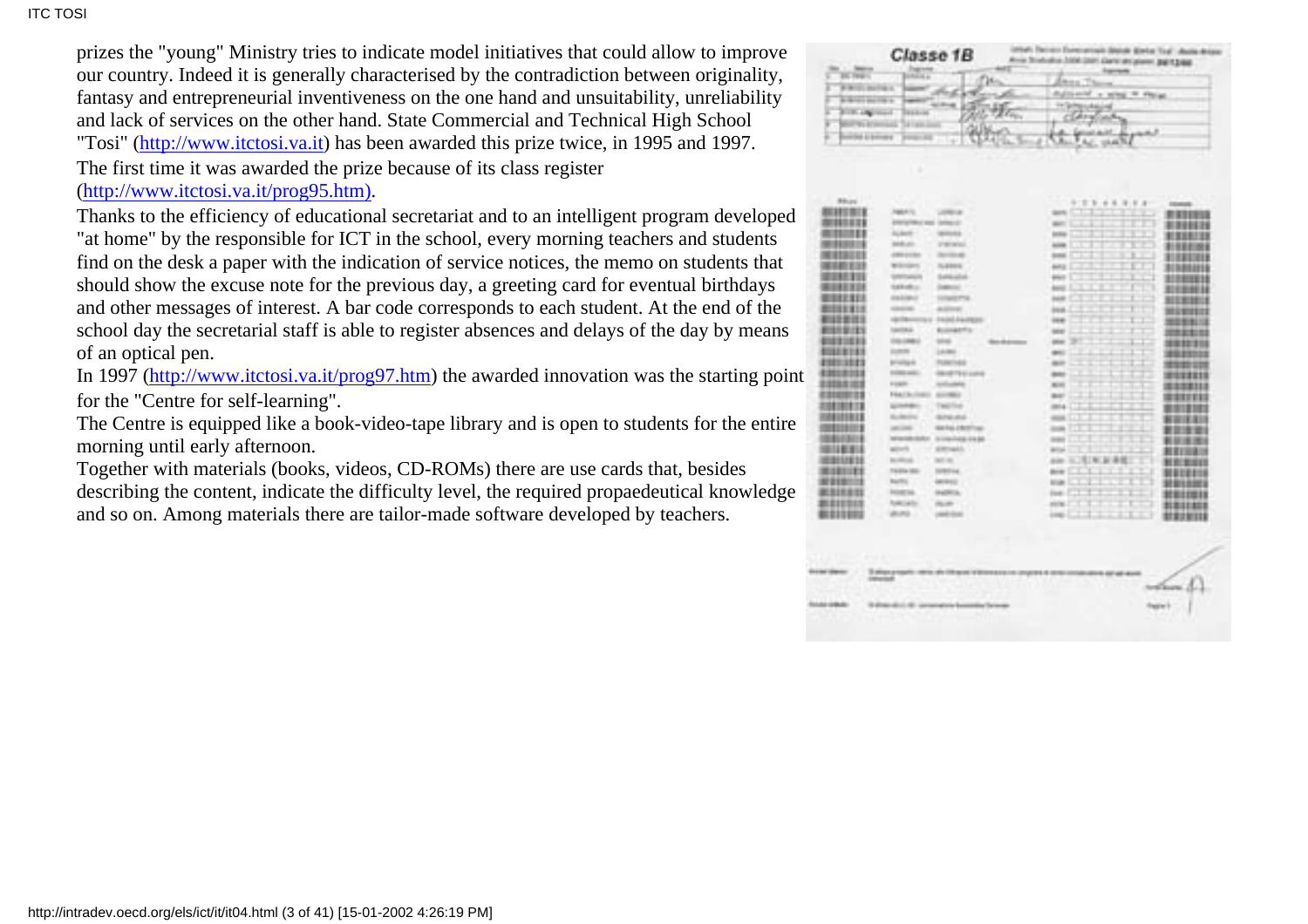<span id="page-3-0"></span>

Thanks to an identification card (smart card) each student can reach with no problem all kinds of resources or surf the net. The use of this card enables to keep record of the work done in the centre. It will be an integral part of the personal record book with "educational credits" $\frac{1}{2}$ acquired during the years spent at the school.

Within the technical high school the organisation efficiency of Tosi school allows today to experiment extremely individualised educational routes. At the beginning these routes puzzle parents that are obliged to cope with the complex architecture implemented by the "Technical School for guidance". Their children do not belong anymore to a class, they do not study the same programme, they are not assessed anymore by means of the traditional mark. As a result they are divided into "Homogeneous level groups" according to flexible and variable modes. They follow different "educational modules" and for each subject they have a complex of assessment related to different "progress indicators".

Students like this

kind of class and these "open" programmes. During an interview they state: *"During a module we are divided according to groups of the same level after an intermediate test. In this way we can work better. There are three groups of the same level out of three classes, each one with three teachers. In each group there are less people and we are able to work in a better way."*

Parents appreciate the managerial-like setting up and the rich educational offer. The school is considered as springboard for the introduction into the work market (about 70% of diploma's holders find a job during the first year after getting the diploma).

Students show their satisfaction above all due to the large presence of technologies and services offered by the school (gyms, canteens, self-learning centre, Internet connection

at school; during this year about 300 students have asked for and used school server as provider at home) and due to international exchanges. With the target to facilitate students' settling in work market exploiting curricula in a better way, Tosi high school prepares its students for exam sessions of international qualifications both as regards foreign languages (diplomas of Goethe Institut and of British Council) and as regards informatics (European Computer Driving Licence, ECDL).

The school agrees also to several European projects in the field of the different actions by Socrates Program. Among the many projects some concern information and communication technology. In particular they have to do with the participation into the creation and experimentation of self-learning modules using multimedia systems (Learning Through Multimedia) and with the implementation of a web-site and the introduction of learning modules on the net (EURO WEB).

The school has taught students to respect its materials. This allowed to save maintenance costs in such a way that it has been possible to place at

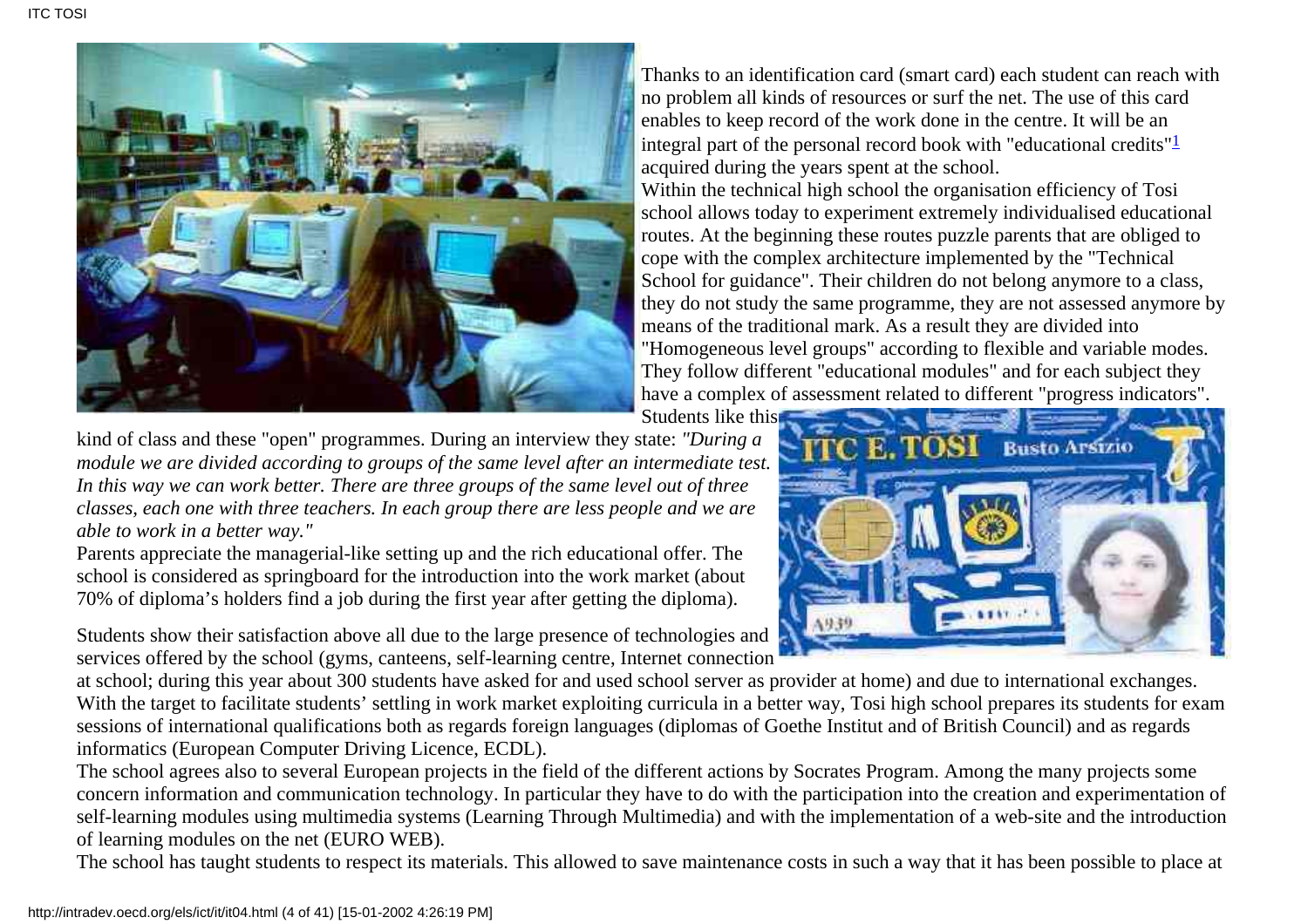school's disposal what the headmaster calls "the main funding source".

[index](#page-0-1)

## <span id="page-4-0"></span>**The history**

The first innovation was aimed at school's administrative management. It has been strongly demanded and carried on with the spur of the headmaster and of deputy headmistress.

ICT were introduced in the school since early 80s in order to automate secretariat work and to simplify the handling of students' personal data. At the beginning their main function was to reduce time spent in generally repetitive actions.

The better organisation of secretariat work enabled teachers to be better supported from a teaching point of view. It even managed to influence basically not only organisational aspects, but also the quality of students' assessment processes by teachers. Organised data can be communicated in a more effective way and their complete and prompt communication results in a change in the assessment by teachers. At the beginning there was only a homemade software used by few testers. With the application, demands grow and this leads to a request outside the school (Software-house, often made up of former students) in order to have a more complex software to be run regularly within the school.

Thanks to new technologies there is also the chance to guarantee the maximum freedom of use of each resource present in the school and at the same time the control over every action carried out. Smart card allows to control students when they use ICT or the photocopier, or when they borrow books or CDs. It enables also the school to know exactly by whom, when and with which result a computer or another equipment has been used.

Each innovation has been introduced through a gradual and limited experimentation process. Then the subsequent organisational refining and that one of tested equipment have taken place before the complete introduction into the school. The continuity of the actual managerial team, which has been present in the school for 20 years, allowed to hoard experiences, to develop a common culture and to guarantee the training of "apprentices" through apprenticeships.

One of the most significant innovations of this school is the record on a computer of assessments expressed during assignations of marks. Data related to each student are input in a database of educational secretariat by 80% teachers.

Within the commercial school the innovative teaching method requires the engagement of teachers both as regards the organisation of subjects in modules and as regards modules' assessment and auditing.

Teachers input every assessment through the Intranet.

With this target a Web-register has been set up. It stores the different students' learning steps and is able to record results reached in educational units. For each student and for each educational unit acquired competence/knowledge/abilities are recorded. The identification of the need for remedial is in this way extremely simplified.

Families will be able to enter school's Intranet through the Web in order to check constantly the progress of their children.

## Wah Dogjetre Wirtual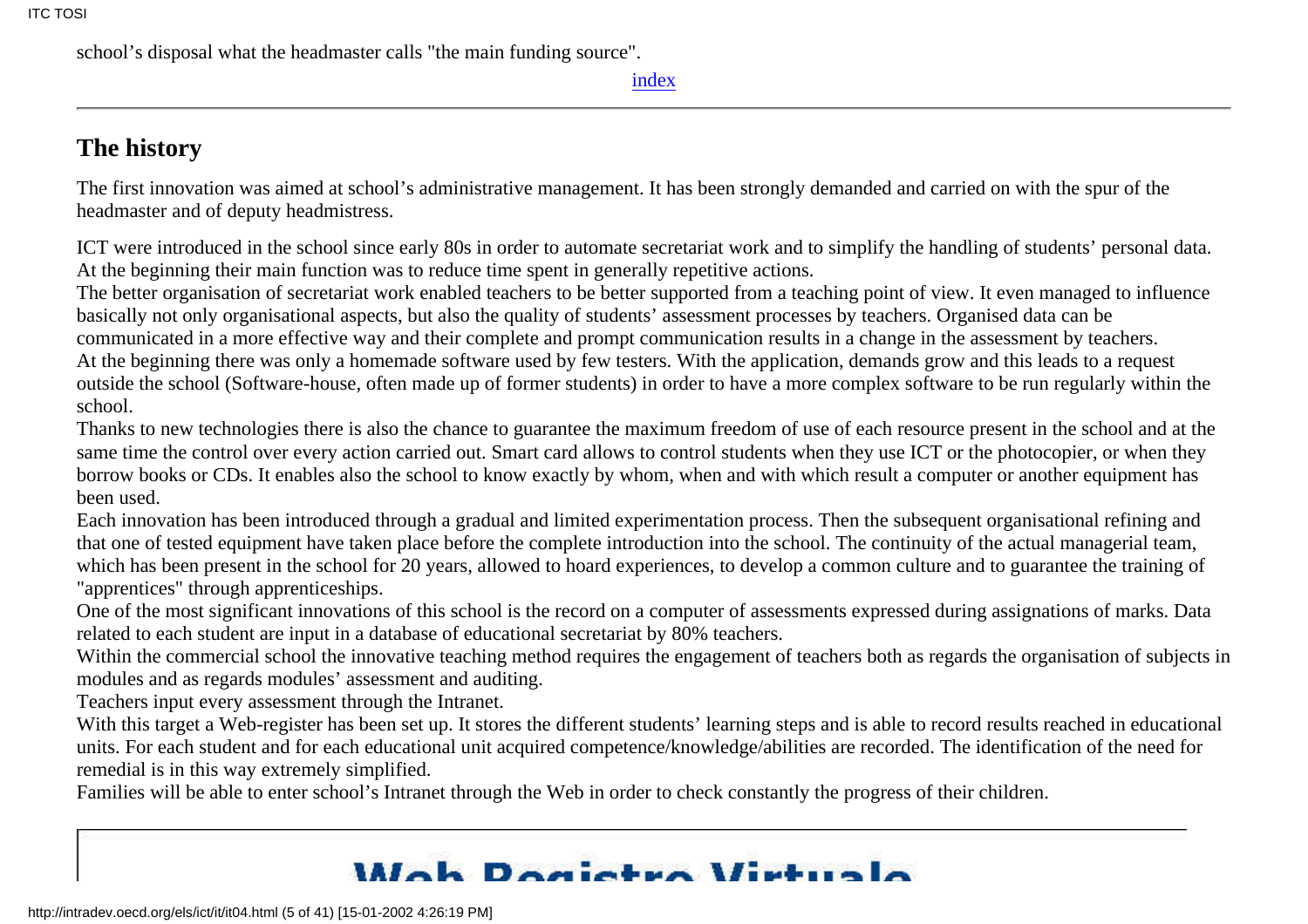| <b>THE READMENT OF STRAIGHT</b>         |                                                                                                                                                                                                                                                                                                                                                                                                                                                                                                                                                                                                                                                                                                                                                                                                                                                                             |  |  |
|-----------------------------------------|-----------------------------------------------------------------------------------------------------------------------------------------------------------------------------------------------------------------------------------------------------------------------------------------------------------------------------------------------------------------------------------------------------------------------------------------------------------------------------------------------------------------------------------------------------------------------------------------------------------------------------------------------------------------------------------------------------------------------------------------------------------------------------------------------------------------------------------------------------------------------------|--|--|
| <b>Benvenuto, Prof. ROSARIA RAMPONI</b> |                                                                                                                                                                                                                                                                                                                                                                                                                                                                                                                                                                                                                                                                                                                                                                                                                                                                             |  |  |
|                                         | Inserimento Giudizi, Moduli e Descrittori                                                                                                                                                                                                                                                                                                                                                                                                                                                                                                                                                                                                                                                                                                                                                                                                                                   |  |  |
| Classe: 1LB                             | <b>Materia: EC. AZIENDALE E TECNICHE OPERATIVE</b><br>□ Votazione Finale <u>Quadrimestre</u><br>Modulo 1 - Il sistema azienda (prima 99/00)<br>Modulo 1 - Il sistema azienda e le sue rappresentazioni<br>attraverso il bilancio (prima 98/99)<br>Modulo 2 - La attività aziendale e il bilancio (prima 99/00)<br>Modulo 2 - Organizzazione e funzioni aziendali (prima<br>98/99)<br>Modulo 3 - Le funzioni aziendali e i rapporti organizzativi<br>Modulo 3 - Lo scambio economico e azienda (prima 98/99)<br><u> Modulo 4 - Lo scambio economico, il mercato e la azienda</u><br><u>(seconda 99/00)</u><br><u> Modulo 5 - Le modalità di regolamento degli scambi</u><br>(seconda 99/00)<br>Modulo 6 - I mezzi di regolamento dello scambio (seconda<br>99/00)<br><u> Modulo 7 - Il finanziamento della impresa (seconda 99/00)</u><br><b>Inserimento/Modifica Modulo</b> |  |  |
|                                         | <b>Inserimento/Modifica Descrittore</b>                                                                                                                                                                                                                                                                                                                                                                                                                                                                                                                                                                                                                                                                                                                                                                                                                                     |  |  |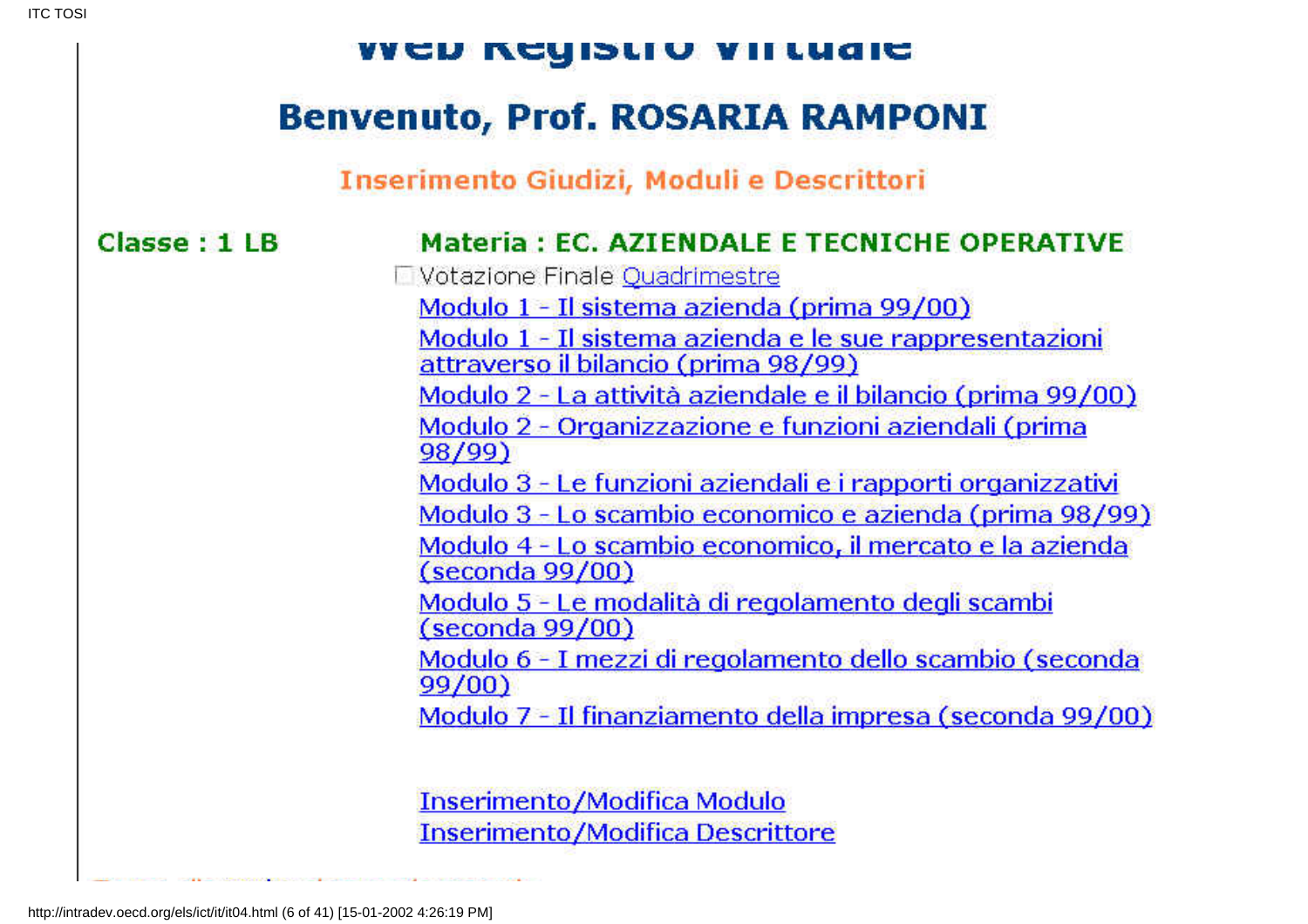## Torna alla scelta classe e/o materia

Torna all'ingresso del sito

During the school year 1984/1985 an experimental law-economic-business course was started in this school. Subsequently it established itself at a national level until it was comprised in the system in the school year 1996/1997. This date marks the beginning and the multiplication of experimentation and special courses as answer to the need for new vocational figures.

In 1997/1998 this school enjoyed an initiative by the Ministry of Education. This initiative involved about a hindred schools on the entire national territory and set up the Liceo Tecnico Gestionale (Managerial Technical High School), according to actual school's reform trend.

**[index](#page-0-1)**

#### <span id="page-6-0"></span>**The present**

| School name and address                    | Enrico Tosi<br>Viale Stelvio, 173 Busto Arsizio 21052                                                                  |
|--------------------------------------------|------------------------------------------------------------------------------------------------------------------------|
| Municipality, province, region,<br>country | Busto Arsizio - Varese - Italy                                                                                         |
| Location                                   | In the suburbs of the town                                                                                             |
| Web site                                   | www.itctosi.va.it                                                                                                      |
| Kind of school                             | State commercial school                                                                                                |
| Number of students                         | 1384: 489 boys and 895 girls. Foreign students: 3                                                                      |
| <b>Budget</b>                              | 6,933,816,797 Italian lire                                                                                             |
| Budget allocated to ICT                    | 226,797,137 Italian lire (3%)                                                                                          |
| <b>Financial sources</b>                   | Ministry of Education, students' contributions. Province, Authorities (contributions for collaboration<br>agreements). |
|                                            |                                                                                                                        |

#### **"TOSI" TECHNICAL SCHOOL INFORMATION CARD**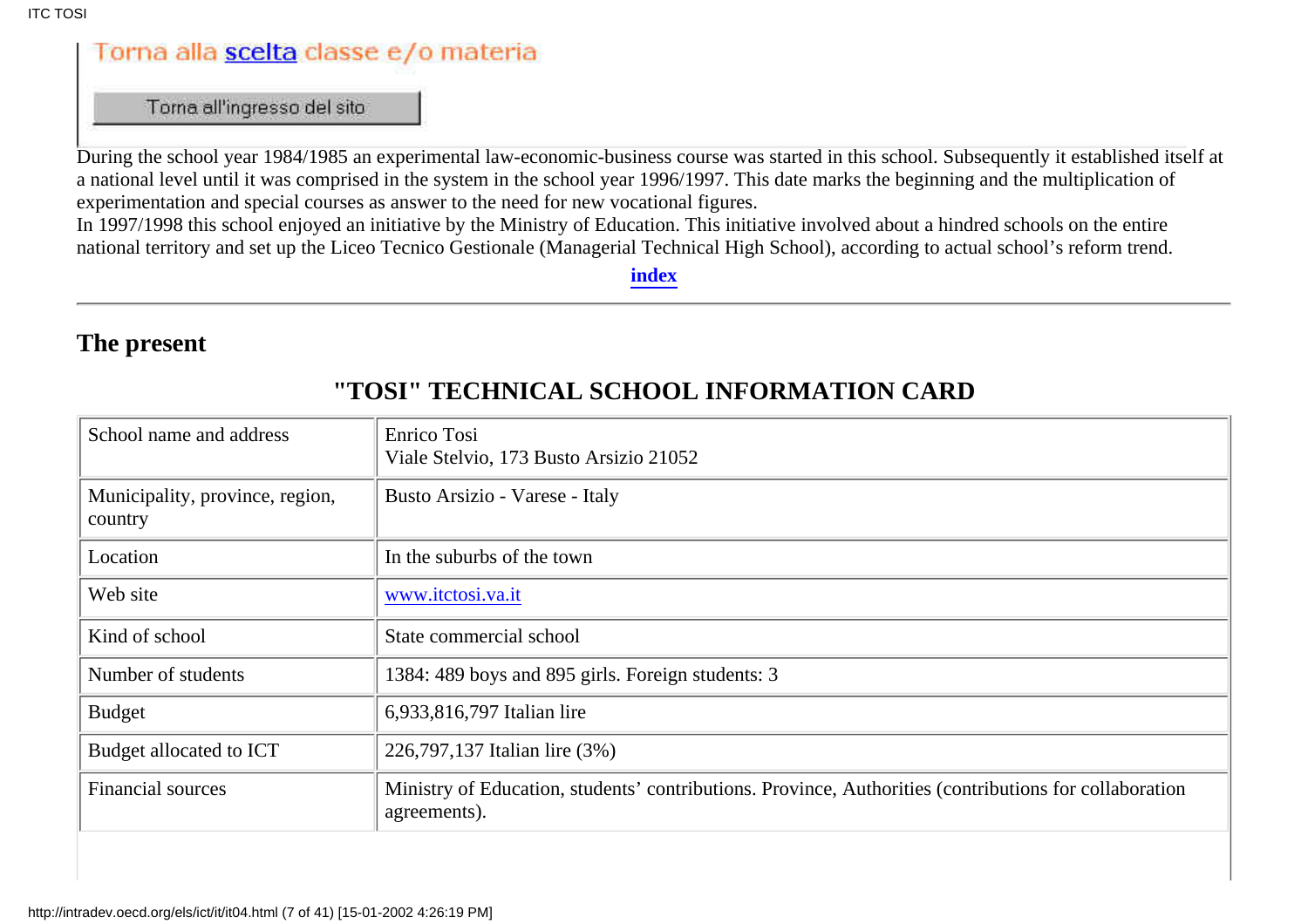| School staff                                                         | Teaching body: 114 permanent teachers (42 temporary teachers)<br>Non-teaching body: 16 permanent staff (15 temporary staff)                                                                                                     |
|----------------------------------------------------------------------|---------------------------------------------------------------------------------------------------------------------------------------------------------------------------------------------------------------------------------|
| Average number of teaching hours                                     | 15                                                                                                                                                                                                                              |
| School schedule                                                      | From 14 <sup>th</sup> September 2000 to 9 <sup>th</sup> June 2000. Weekly schedule: from 33 to 36 hours, 6 days per week.                                                                                                       |
| Assessment methods                                                   | At the end of each period of four months. Modular didactic structure during the two-year guidance<br>course of study and the three-year autonomy course of study.                                                               |
| Total number of multimedia<br>computers connected to the<br>Internet | 177                                                                                                                                                                                                                             |
| Total number of other computers                                      | $\overline{2}$                                                                                                                                                                                                                  |
| Computer location                                                    | computer in each class<br>75 computers in 4 information technology laboratories<br>12 computers at the self-learning centre<br>8 computer in the hall<br>27 computers in the offices and teachers rooms<br>5 portable computers |

"Enrico Tosi" Commercial and Technical High School is a State School belonging to secondary education of 2° Grade. It is placed in the suburbs of Busto Arsizio in the province of Varese. In this school there are students coming from the same district and from others and belonging to low-middle classes (parents' profession: about 30% are clerks, 30% workers, 10% handcrafts). The 179 multimedia computers of the school with the connection to the Intranet and the Internet are distributed in this way: one in almost every class, 75 computers in 4 labs, 12 computers in self-learning centre, 27 in administrative offices, 3 in the teaching room and 3 in each of the two classes given to teachers who care about international projects and initiatives promoted by the school. 5 available lap-tops are given on demand to students and teachers. Until the last year one lap-top was used by a handicapped student in order to study at home.

Eventually some "islands" have been equipped in halls; each one has 8 PCs and connection to the Internet open to all students.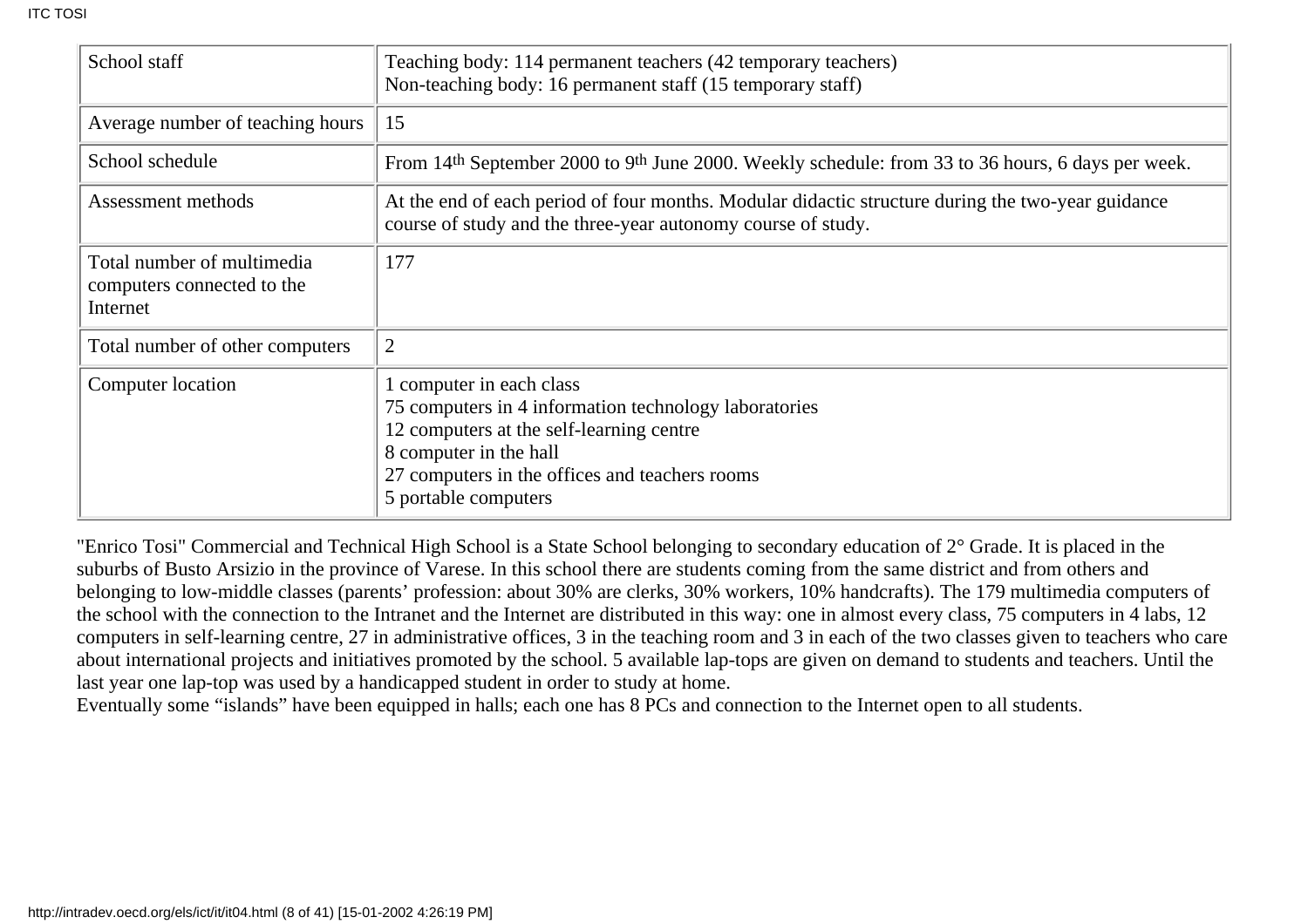The smart card that each student has, traces any use of photocopiers and computers enabling in such a way to control intentional damage. Each teacher and student has a personal folder on school's server. The system administrator only, that is to say the responsible for ICT, can handle such resources. There are 5 video projectors that can be connected to computers in classes. This allows to spread the use of displays both by teachers and students. Self-learning centre is open everyday until 2 p.m.. It is used as resource and source of materials for students' research. Besides 12 multimedia computers with connection to the Internet, there are 6 TV sets with video recorders for "viewing" activities, for information collection, self-observation and listening. Available materials are made up of a software; more precisely about 400 CD-ROMs on the different subjects, about a thousand video tapes, 300 tape cassettes, 22,000 reference volumes (encyclopaedia, handbooks, journals and so on), slides, transparencies and about a hundred tests of the different subjects stored into a PC with the related solutions at students' disposal for self-correction and assessment. The Centre has been set up to promote self-learning processes by students and to use school's educational resources completely.

<span id="page-8-0"></span>However the Centre is already under-exploited; now 7-8% only of teachers stimulate its use. Often it turns out to be a safety valve, a moment to escape or an occasional occupation. Within P.O.F. (Training Offer Plan[\)2](#page-39-2) of this year there are



two projects on management of self-learning centre and the production of remedial multimedia materials for self-learning and assessment relating to Italian and History.

The first project aims at continuing and improving the activity carried out in the last few years, increasing daily attendance in the Centre and favouring study autonomy and school remedial. The second project has as object the production of hypermedia that could serve as stimulus for the study and for the in-depth study through books.

Information technology is present as a subject by itself in the different courses and years of school record: 2 or 3 hours of texts and data handling in ordinary first and second classes, 2 hours of information and communication techniques in the five-year period of experimental high school, 5-6 hours of information technology in the three-year period of programmer course.

Mathematics and business economy contain in their programmes theoretical and practical aspects on information technology with weekly hours in labs.

In the last few years the combined use of media has largely spread out into other subjects. In Italian and History courses hypertexts (also created by teachers and students of the school) and CDs are used. In language courses CDs, the Internet and transmissions via satellite are utilised, and finally during law and economy courses researches are carried out on the Internet and on databases.

For long time the school has organised annual courses for teaching personnel and for students besides for administrative personnel and students' parents.

CDs and software supporting teaching are continuously updated and completed; technological facilities are kept by labs assistant or by a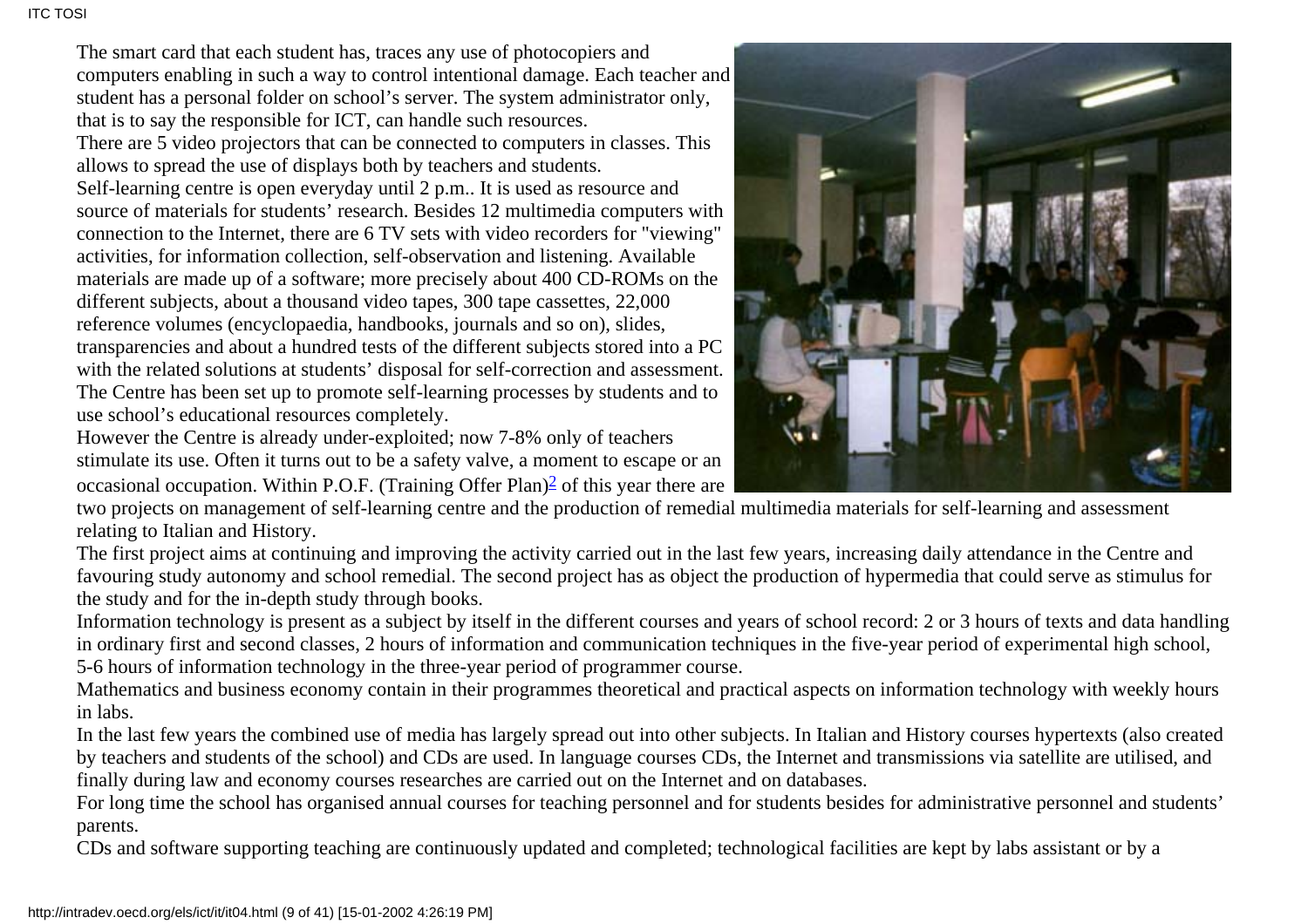specialised company in the case of more complex actions. Unfortunately this efficient school's availability does not correspond to an attractive demand by teachers: indeed the call for the purchase of educational journals and software is very limited.

The large availability of technologies pushed teachers to widen the range of tools used in their work but this did not automatically turn into a didactics' improvement. The headmaster states: "A guy coming from this school is different from other ones. He has lived into an environment where he could see and experience new technologies even for some time. It has not been however an aware event… Students' behaviour changes according to school's atmosphere but it is not due to an aware and wanted event." (From the interview to the manager)

These words reveal the awareness of having assured an "educating" environment to students that "breath" ICT at each corner of the school. But they reveal as well a disillusion on educating action, "an aware and wanted event". Such a gap between engagement for facilities' efficiency and trust into teachers' action has probably been a burden to the absence of a group of innovative teachers that could work well together. The school is like a well functioning mechanism, a well-organised enterprise which, however, "misses a soul", just like a student has complained. Students acknowledge the efficiency of the school. On the other hand they feel themselves hyper-watched, isolated and hyper-made aware of their responsibilities. In the graph showing the link between the familiarity of teachers with ICT and their use by students in classes what strikes is a high level of the first one that however does not correspond to a differentiated use by students.

[index](#page-0-1)

<span id="page-9-0"></span>**Hypotheses and conjectures**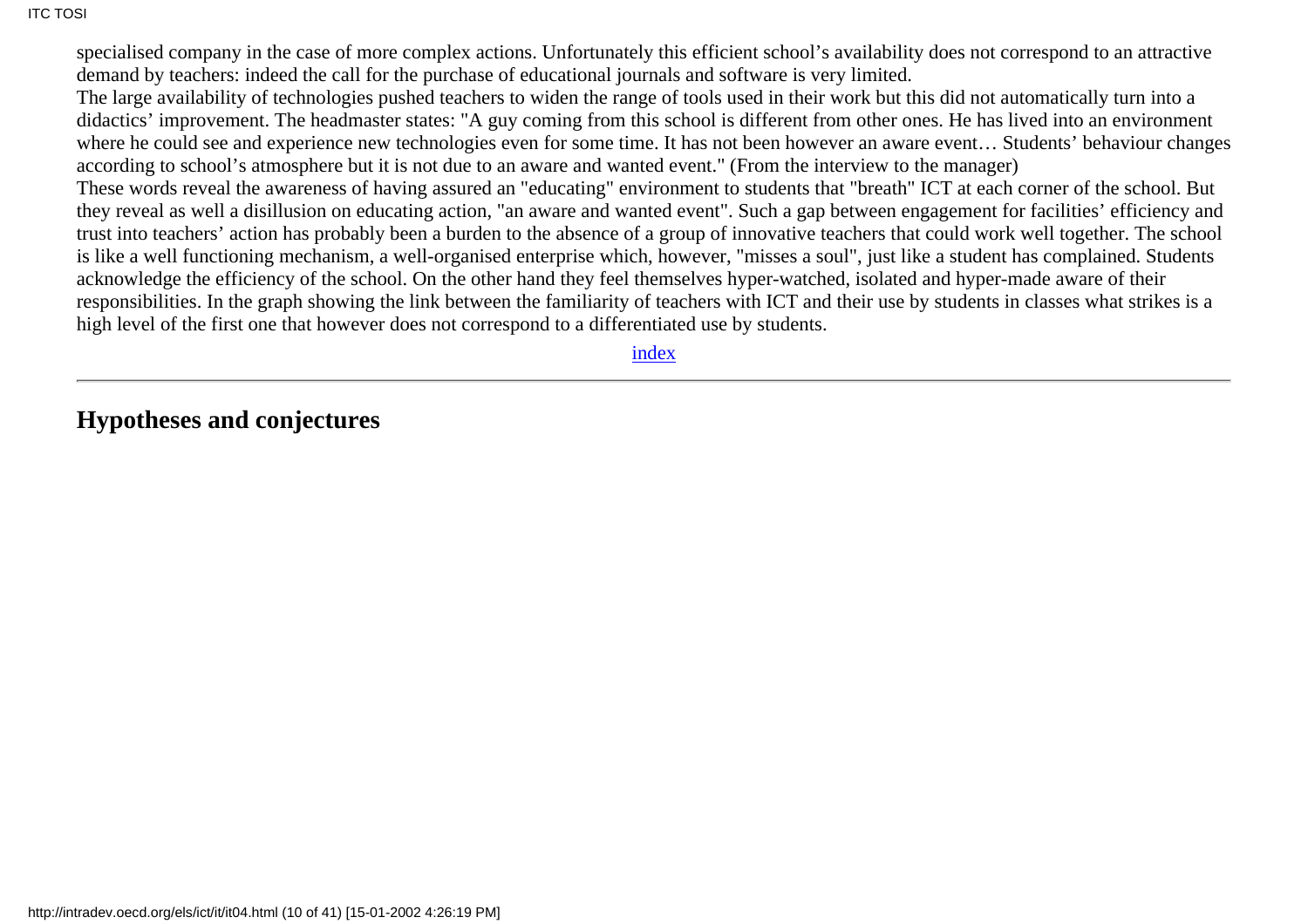As for Tosi the 1. first hypothesis seems to be valid: the introduction of new technologies has been useful in the innovation process. The improvement of school organization and management through ICT use has been the main, irreplaceable cause for the institute innovation extension. In this way everyone can use these technologies: secretarial staff (first users), teachers and students. This survey has pointed out that the widespread presence of technological infrastructures doesn't necessarily trigger off a teaching innovation. The questionnaire data show a good

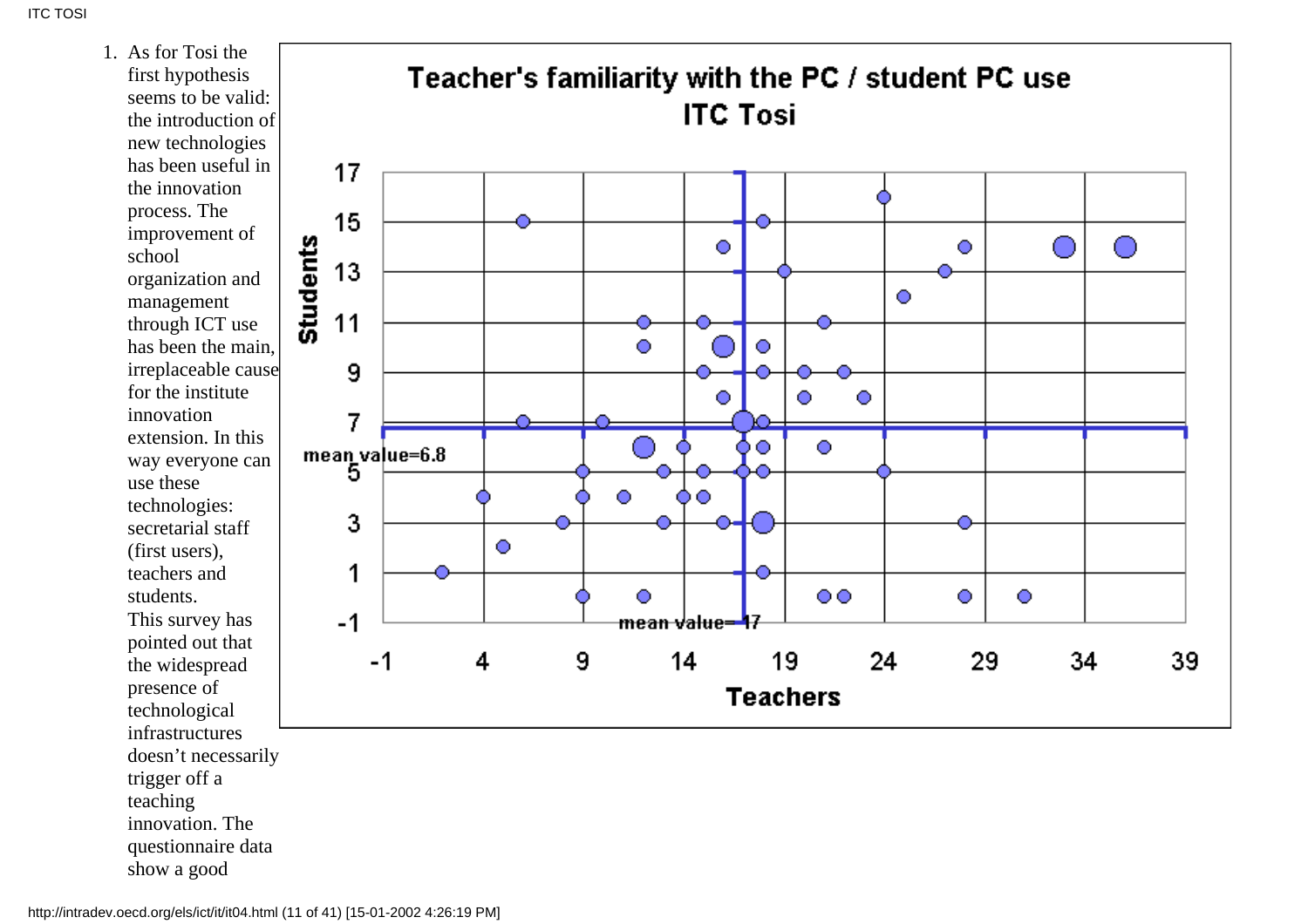percentage of ICT introduction in subject teaching, but this doesn't automatically trigger a revision, innovation process of the same subject teaching.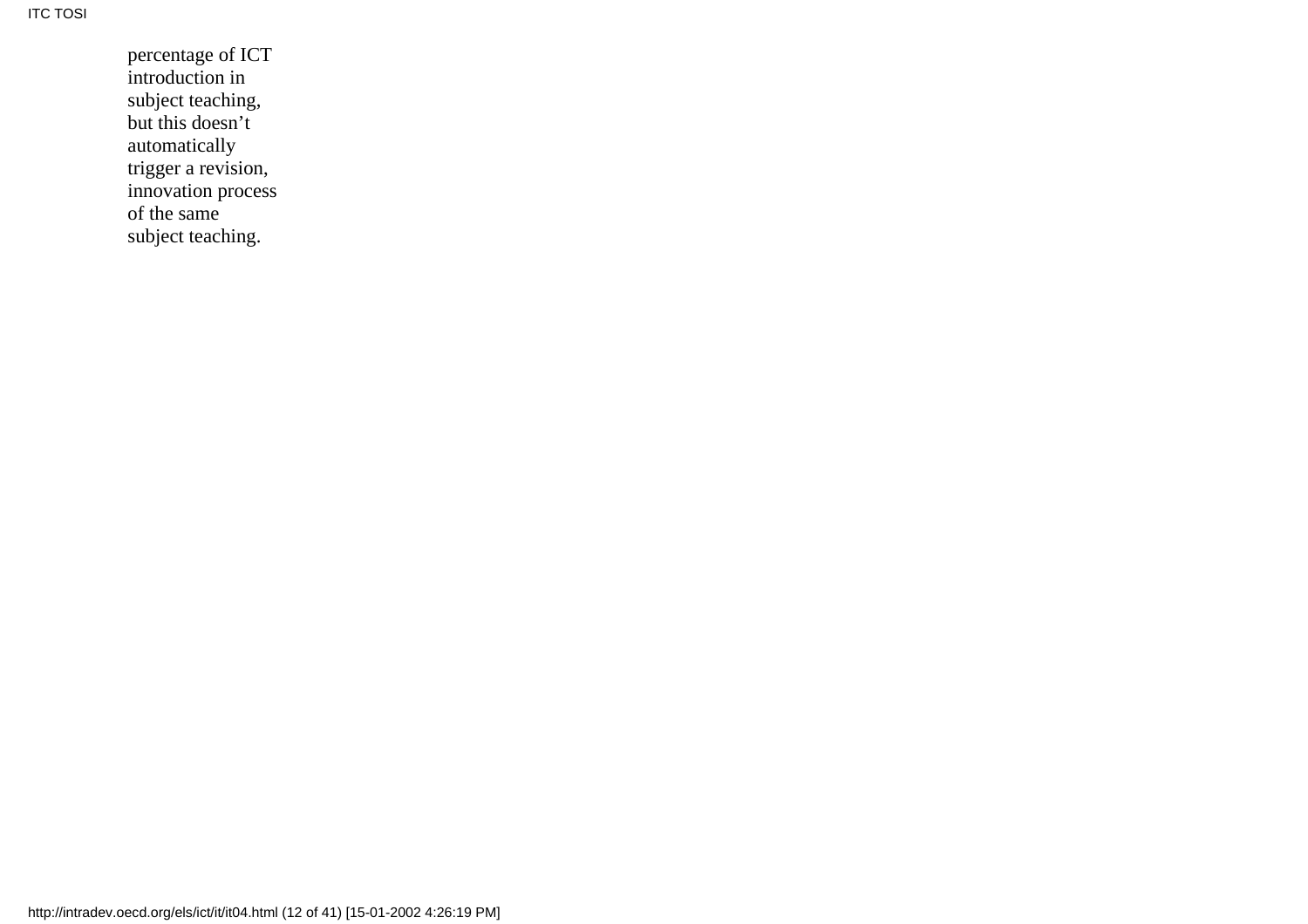

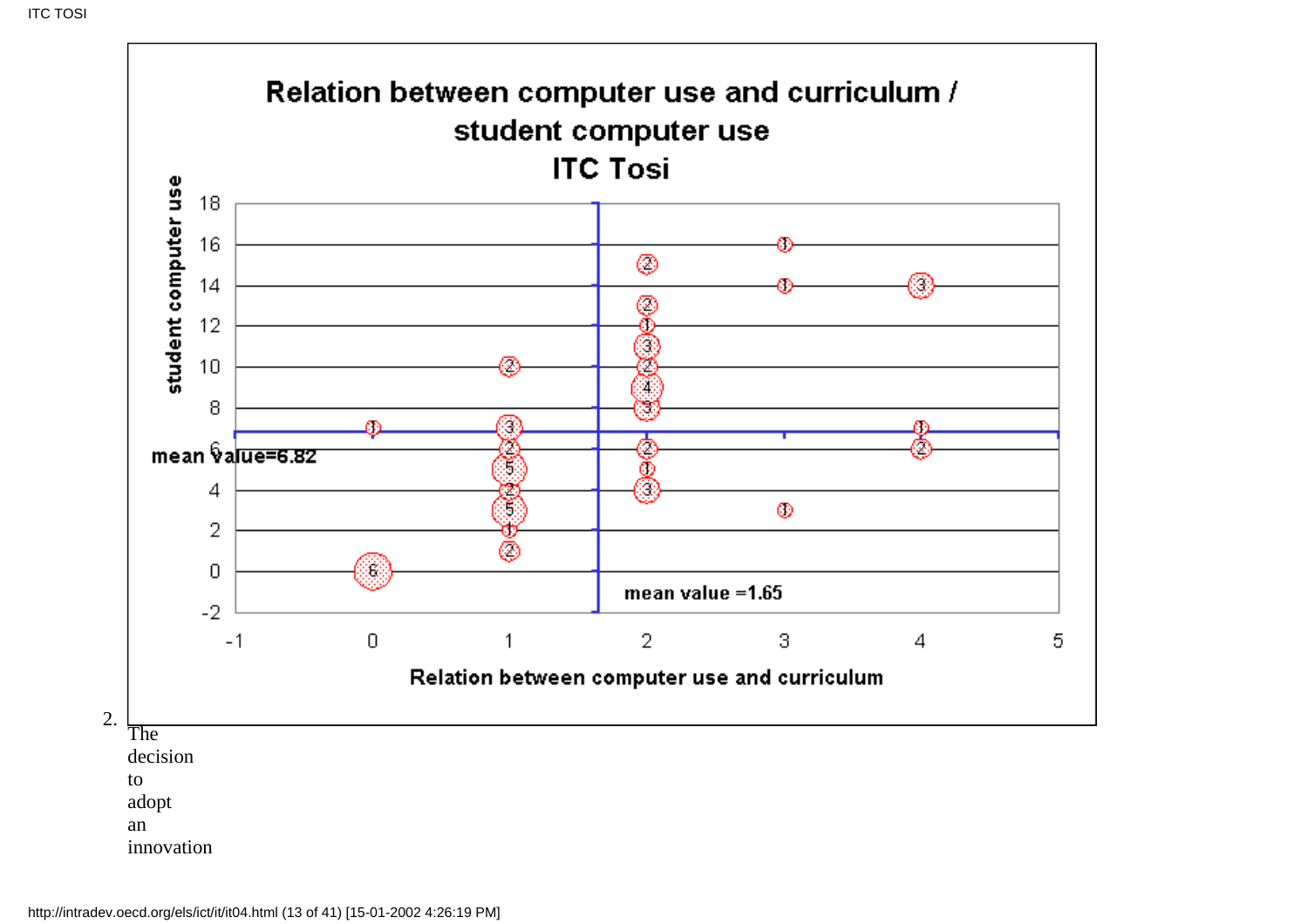**ITC TOSI** 

| process      |  |  |
|--------------|--|--|
| in           |  |  |
| the          |  |  |
| school       |  |  |
| has          |  |  |
| been         |  |  |
| taken        |  |  |
| by           |  |  |
| few          |  |  |
| people       |  |  |
| who          |  |  |
| had,         |  |  |
| moreover,    |  |  |
| a            |  |  |
| leading      |  |  |
| role         |  |  |
| within       |  |  |
| the          |  |  |
| school       |  |  |
| (the         |  |  |
| headmaster   |  |  |
| and          |  |  |
| his          |  |  |
| most         |  |  |
| direct       |  |  |
| cooperator). |  |  |
| This         |  |  |
| led          |  |  |
| to           |  |  |
| a            |  |  |
| situation    |  |  |
| in           |  |  |
| which        |  |  |
| there        |  |  |
| was          |  |  |
| no           |  |  |
| other        |  |  |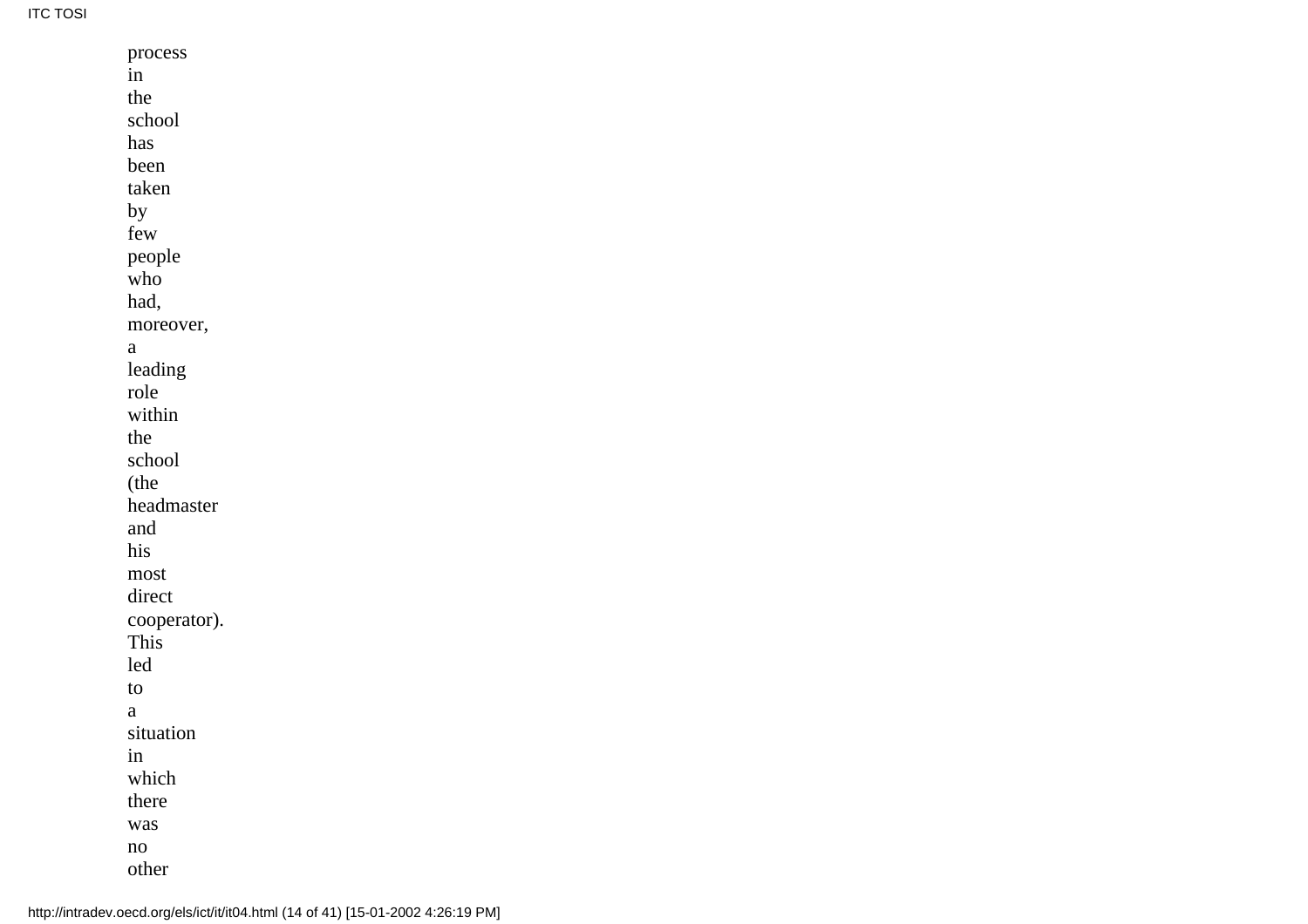| alternative: |
|--------------|
| school's     |
| personnel    |
| has          |
| not          |
| freely       |
| decided      |
| to           |
| adopt        |
| the          |
| innovation,  |
| but          |
| he           |
| had          |
| to           |
| conform      |
| to           |
| it.          |
| It           |
| is           |
| indeed       |
| not          |
| possible     |
| to           |
| talk         |
| about        |
| а            |
| diffusion    |
| process      |
| according    |
| to           |
| the          |
| route        |
| of           |
| Rogers.      |
| As           |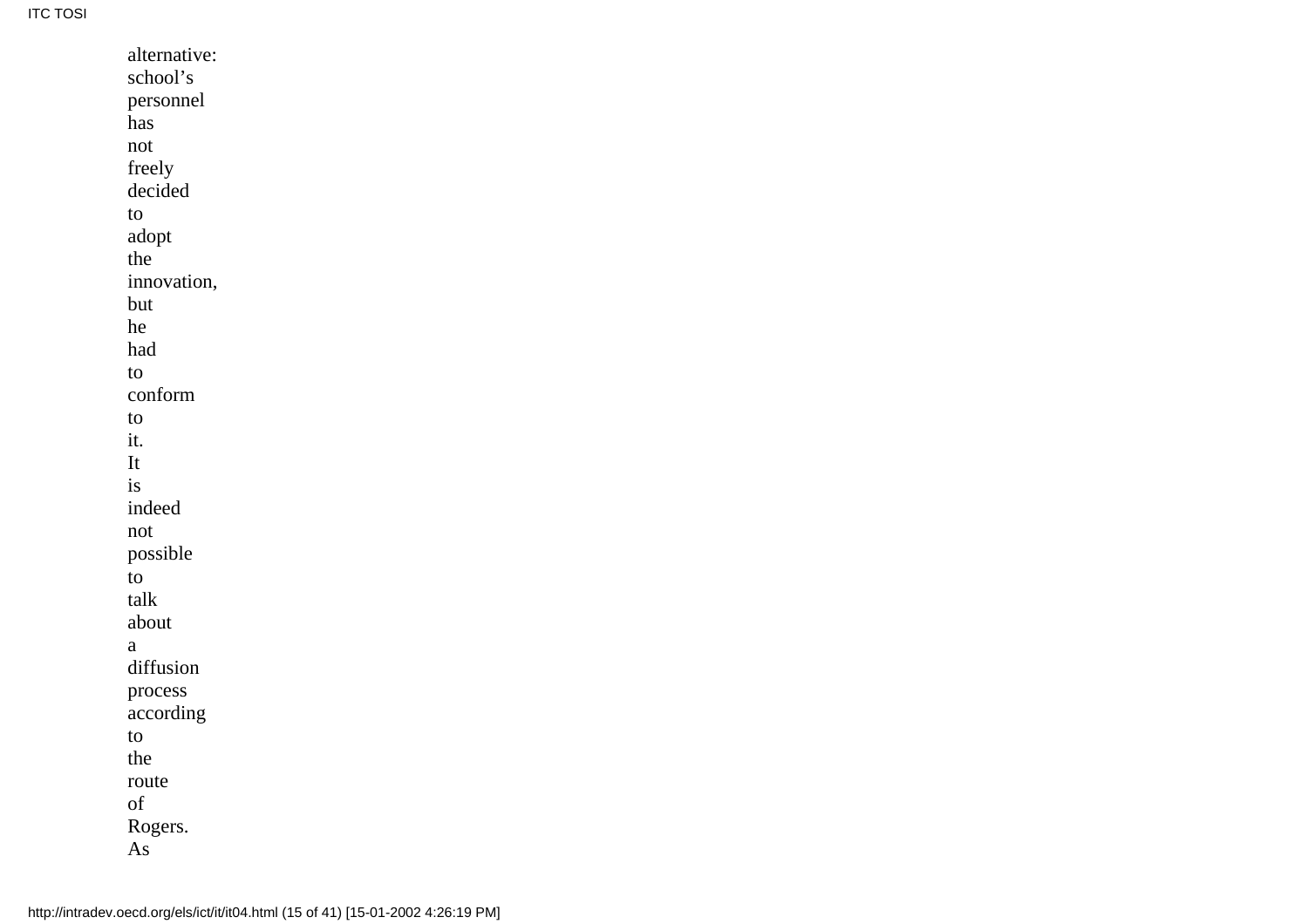ITC TOSI

| far                       |
|---------------------------|
| as                        |
| some                      |
| fields                    |
| were                      |
| concerned,                |
| that                      |
| is                        |
| to                        |
| say                       |
| those                     |
| ones                      |
| related                   |
| to                        |
| organisational            |
| structure,                |
| the                       |
| school                    |
| as                        |
| a                         |
| whole                     |
| has                       |
| been                      |
| assailed                  |
| with                      |
| the                       |
| innovation.               |
| 3. Organisational         |
| efficiency is the         |
| jewel of this             |
| school. In this           |
| context it was            |
| <b>ICT-infrastructure</b> |
| that played a             |
| fundamental role.         |
| The large presence        |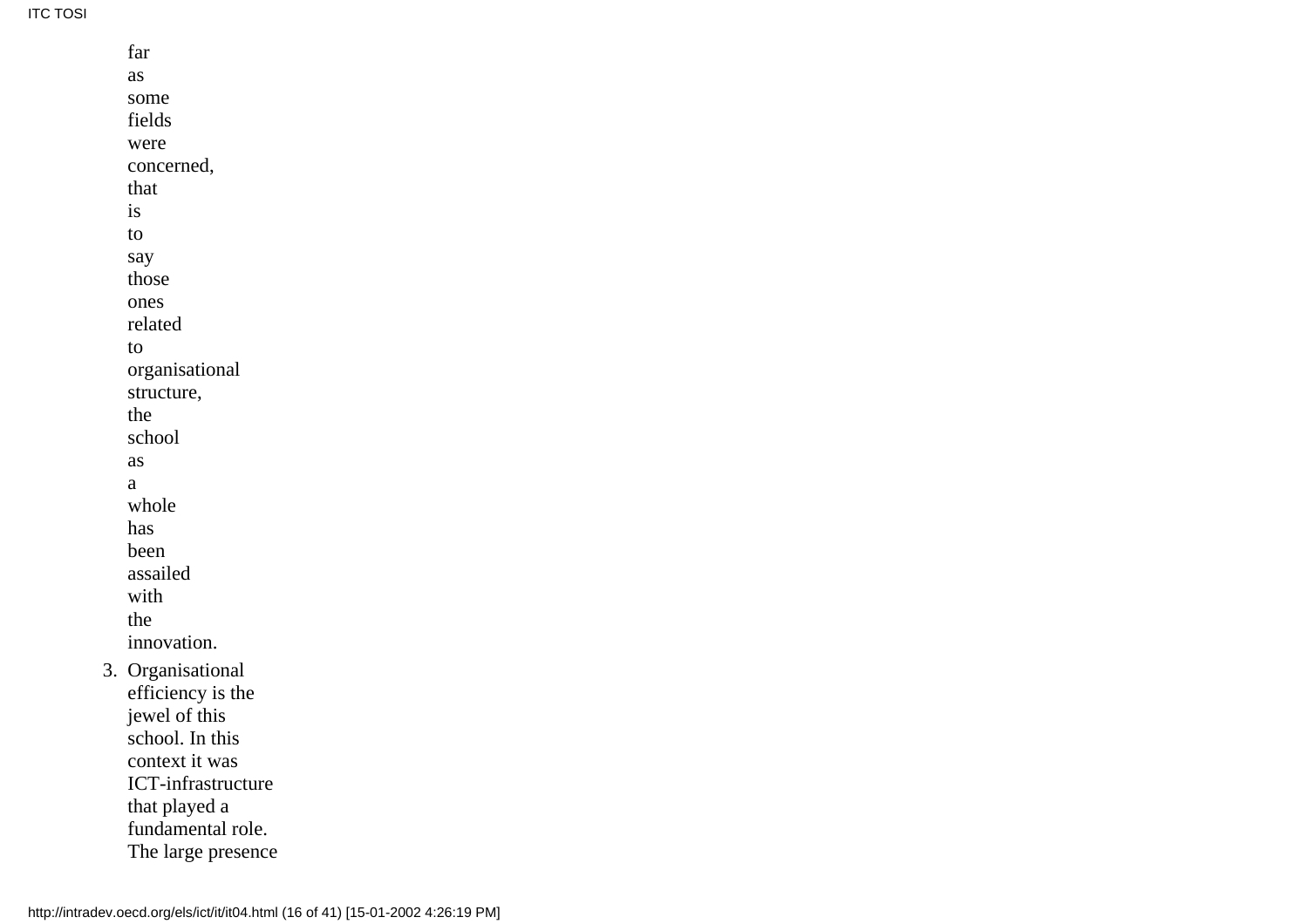of technologies caused a spread use by students. No sufficient evidence has been found to state with certainty that ICT use improved learning by students.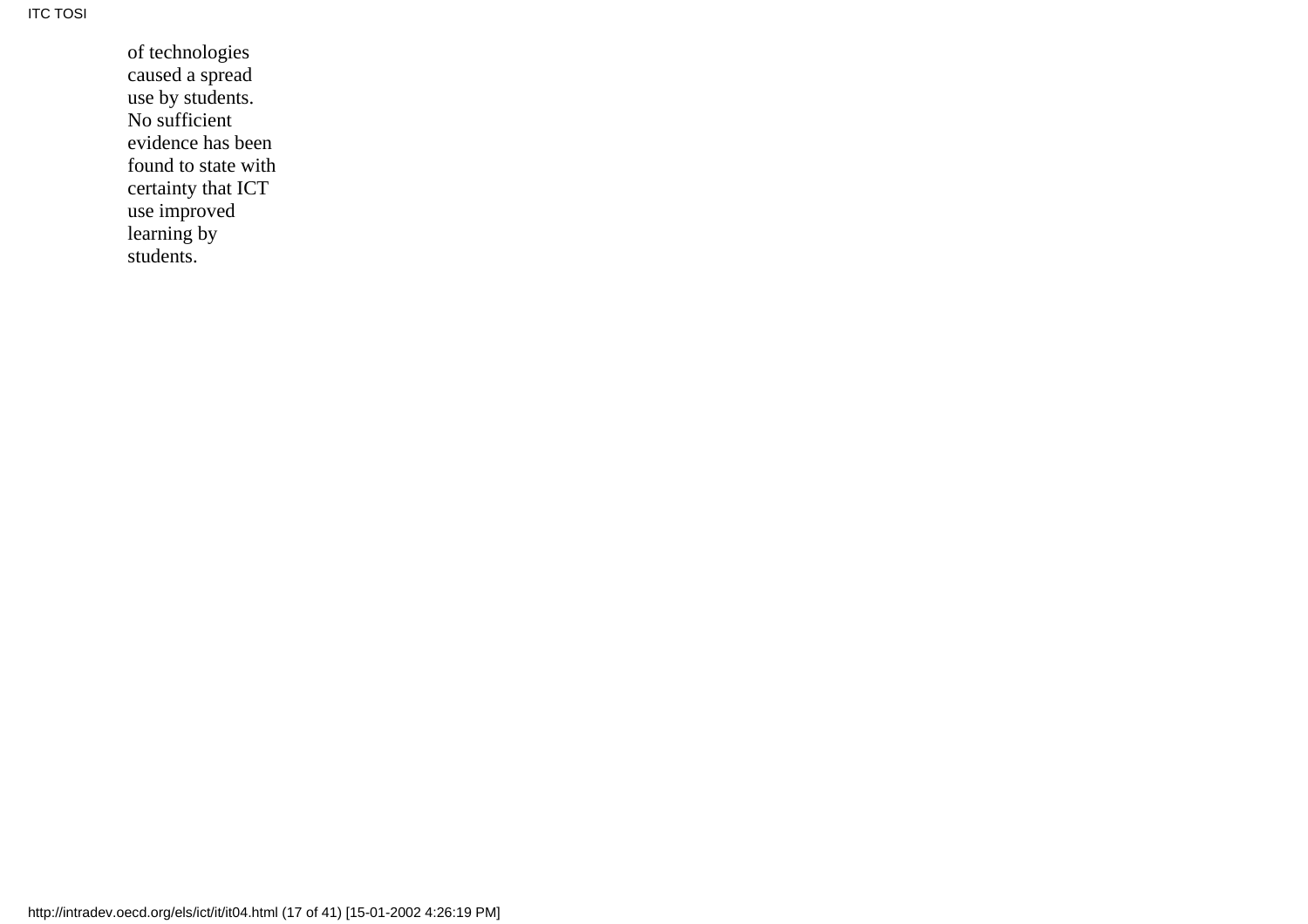

from

the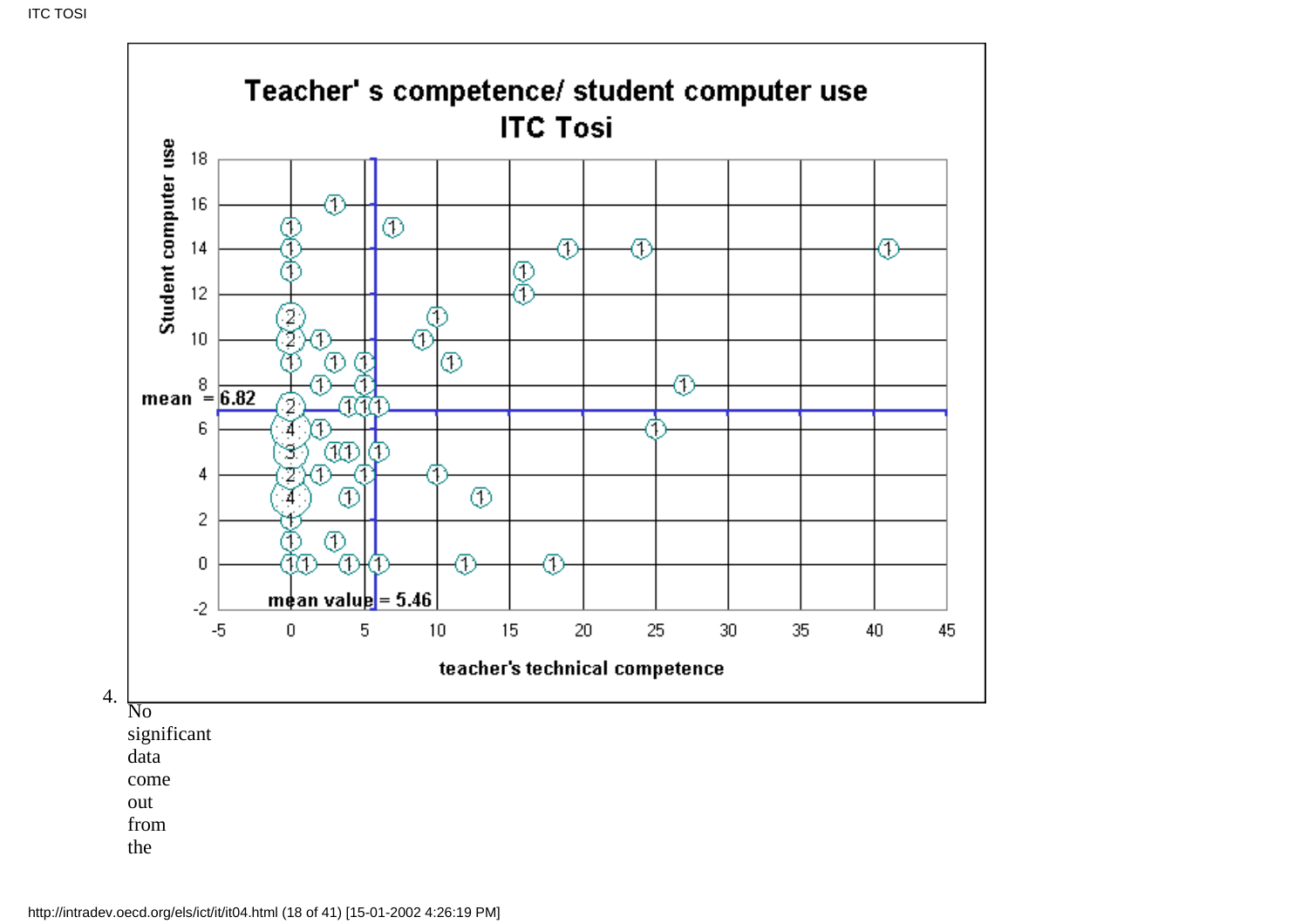ITC TOSI

| survey       |
|--------------|
| since        |
| more         |
| than         |
| 70%          |
| students     |
| has          |
| a            |
| PC           |
| at           |
| home         |
| and          |
| they         |
| all          |
| attend       |
| courses      |
| having       |
| as           |
| subject      |
| the          |
| use          |
| of           |
| computer     |
| and          |
| application  |
| programs.    |
| In           |
| addition     |
| the          |
| large        |
| availability |
| to           |
| use          |
| a            |
| PC           |
| provided     |
| by           |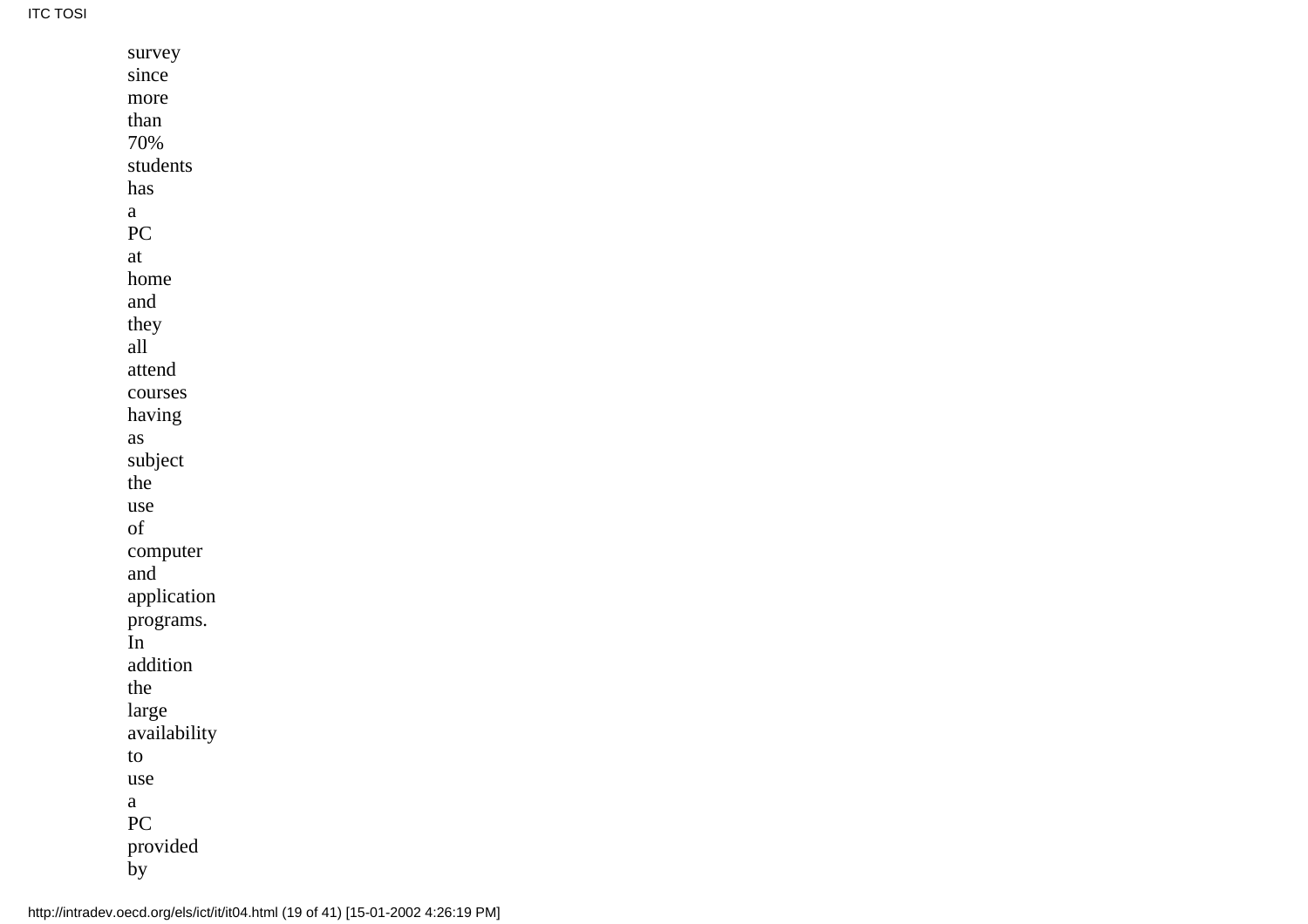ITC TOSI

|    | the                |
|----|--------------------|
|    | school             |
|    | in                 |
|    | classrooms,        |
|    | in                 |
|    | labs,              |
|    | in                 |
|    | self-learning      |
|    | centre,            |
|    | in                 |
|    | corridors'         |
|    | halls              |
|    | (the               |
|    | so-called          |
|    | Islands)           |
|    | and                |
|    | the                |
|    | chance             |
|    | to                 |
|    | take               |
|    | lap-tops           |
|    | at                 |
|    | home,              |
|    | guarantees         |
|    | a                  |
|    | spread             |
|    | use                |
|    | of                 |
|    | the                |
|    | computer           |
|    | by                 |
|    | everybody.         |
| 5. | Within the school  |
|    | great attention is |
|    | paid to multimedia |
|    | materials used by  |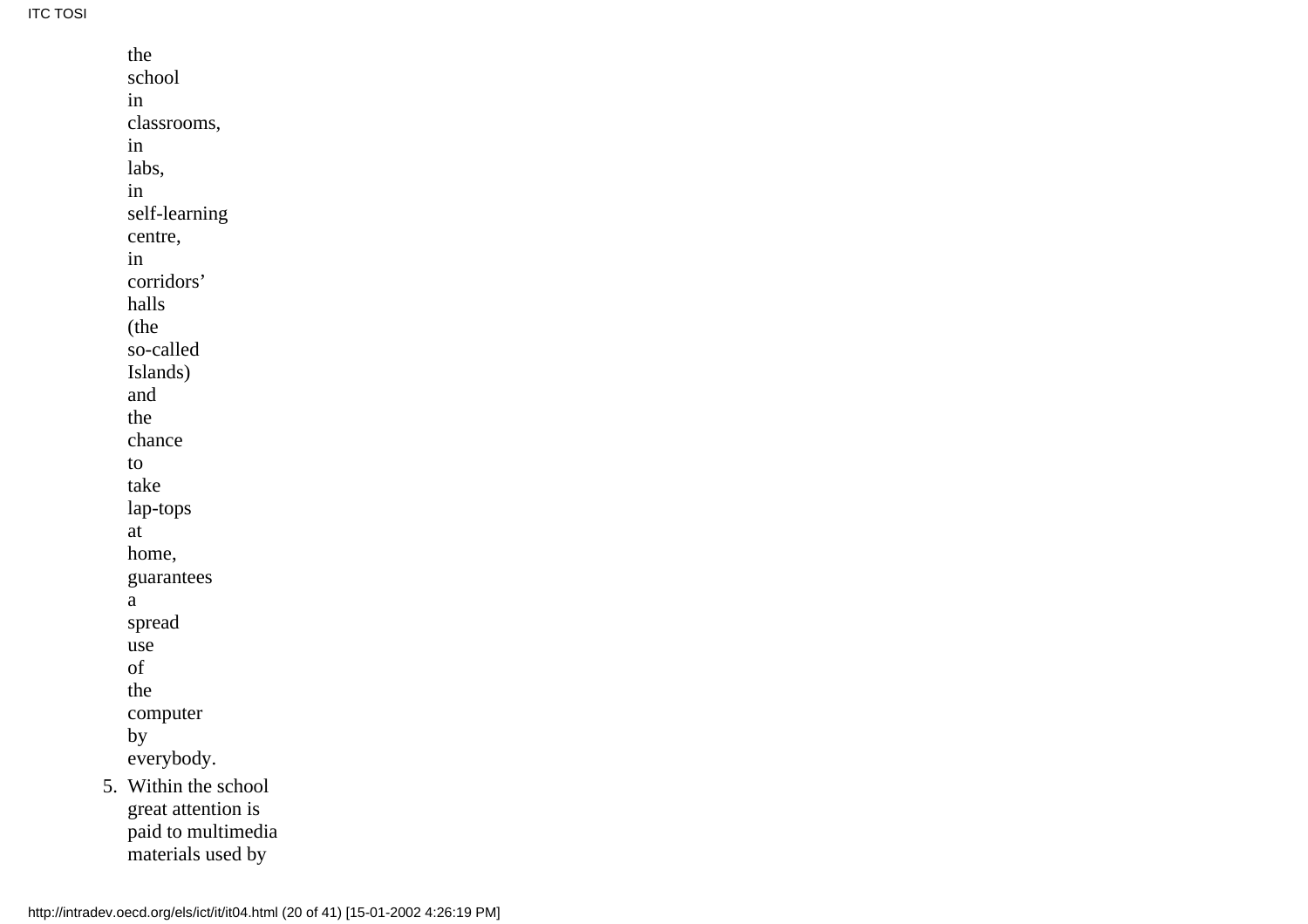teachers. Smart card allows to control sites and materials looked up in; teachers themselves prepare materials that will be consulted by students. In this way products' quality is very checked and, as a consequence, very high.

[index](#page-0-1)

#### <span id="page-20-0"></span>**Future projections**

With no doubt there is a high level of innovation implemented within the school concerning administrative management. In this regard the school is strongly convinced to go on.

ICT responsible foresees the technological facilities' enlargement in order to provide users with more and more services and administrative, assessment clearness; computers in every class, video projectors, computers' updating in some labs. *"Our goal is to have an overview of absences in class, without having a secretary that passes an optical pen on a bar code but having a teacher who records attendance, documents and marks in a calculator. We want all parents to have the chance to watch their children progress and interviews to teachers on the Internet, to get in touch with teachers on the Web, to look at what classes do, that is to say opening teachers' plans to the public. Moreover parents could know when students will have tests in class, what is at disposal in the centre and so they could make reservations via the Internet. In short, the goal is to make school more clear from home. We hope to be able to provide families with such services as soon as possible."* (from the interview to the manager of new technologies).

Leading staff seems however to be aware of the limited involvement of teachers into the innovation process. The last resolution by the school council foresees the setting up of a team made up of internal and external experts in order to monitor and impartially evaluate the school with the object to identify weaknesses.

Since last year no updating initiatives for teachers have been started on didactics through ICT.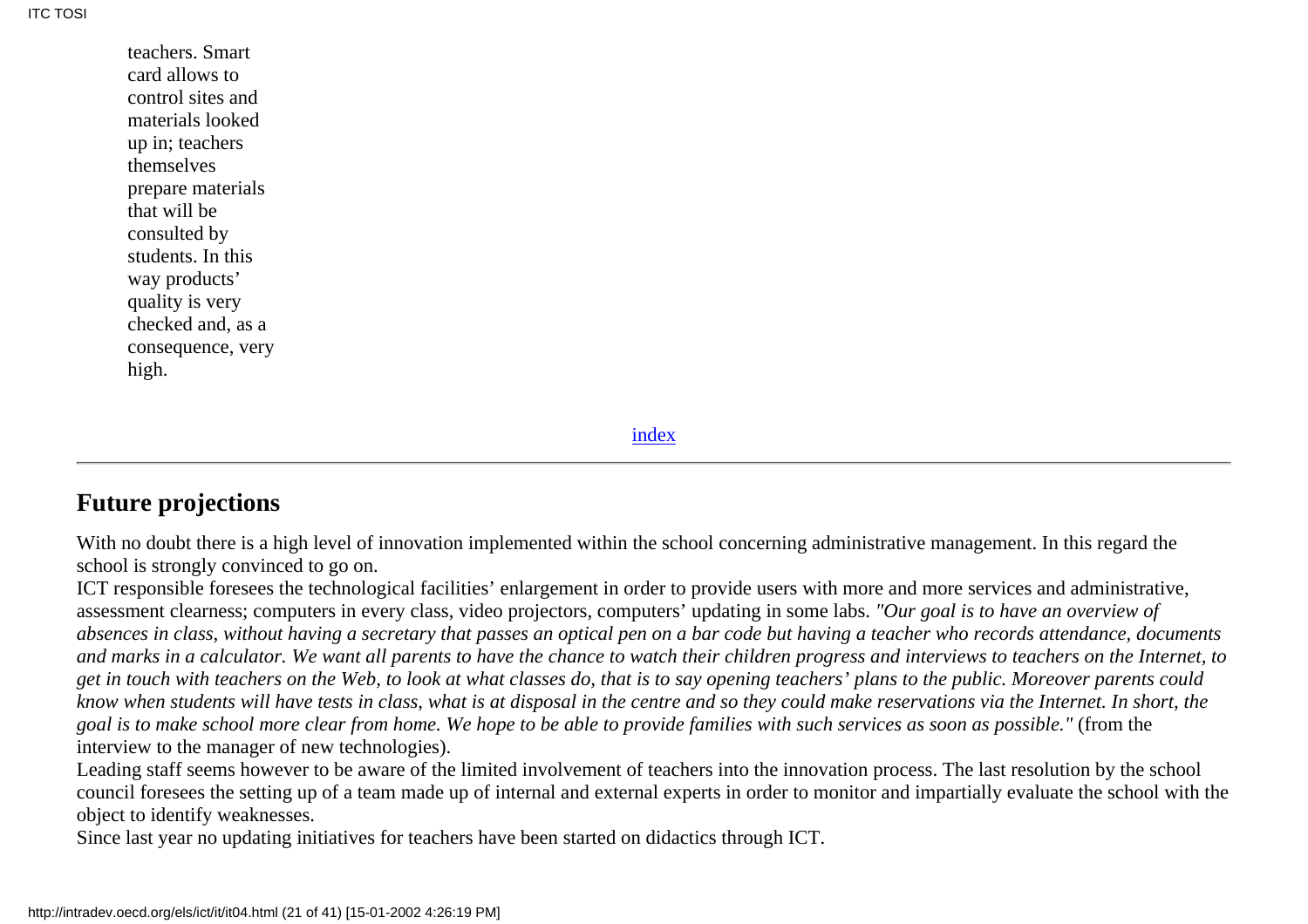#### **Appendix A – "TOSI" SECONDARY SCHOOL**

<span id="page-21-0"></span>As for other schools selected, "Tosi" secondary school was first contacted by the Italian research group's co-ordinator during the period June-July 2000.

In November 2000 the interviewers contacted again the principal to arrange and set the interviews schedule.

Two interviewers carried out the survey in the school; they worked separately or in couple in the various interviews. All the interviews were recorded except for one because of non-consent by the teacher; for the class interviews, notes were taken using the forms suggested after July workshop.

| Interview (first part) | Principal                                                                                | 1h $15'$       |
|------------------------|------------------------------------------------------------------------------------------|----------------|
| Interview              | Teacher involved in ICT                                                                  | 45'            |
| Interview              | Teacher involved in ICT                                                                  | 45'            |
| Interview              | Teacher involved in ICT                                                                  | 45'            |
| Interview              | Teacher not involved in ICT                                                              | 45'            |
| Class observation      | 4A secondary school specialized in technical studies (Information technology laboratory) | 1 <sub>h</sub> |
| Class observation      | 4C secondary school specialized in technical studies (Information technology laboratory) | 1 <sub>h</sub> |
| Interview              | Administrator                                                                            | 30'            |
| Interview              | Responsible for ICT                                                                      | 45'            |

#### **Meetings schedule - December 5th**

#### **Meetings schedule - December 6th**

| speo<br>. / 1 O 1 ** -<br>chnica.<br>- TV<br>the<br>≅≏hr…<br>- STP<br>ndie<br>class<br>Tass<br>zation<br>etal1zeg<br>JOL.<br>. re $\sim$<br>$\overline{ }$<br>опаа<br>. |  |
|-------------------------------------------------------------------------------------------------------------------------------------------------------------------------|--|
|-------------------------------------------------------------------------------------------------------------------------------------------------------------------------|--|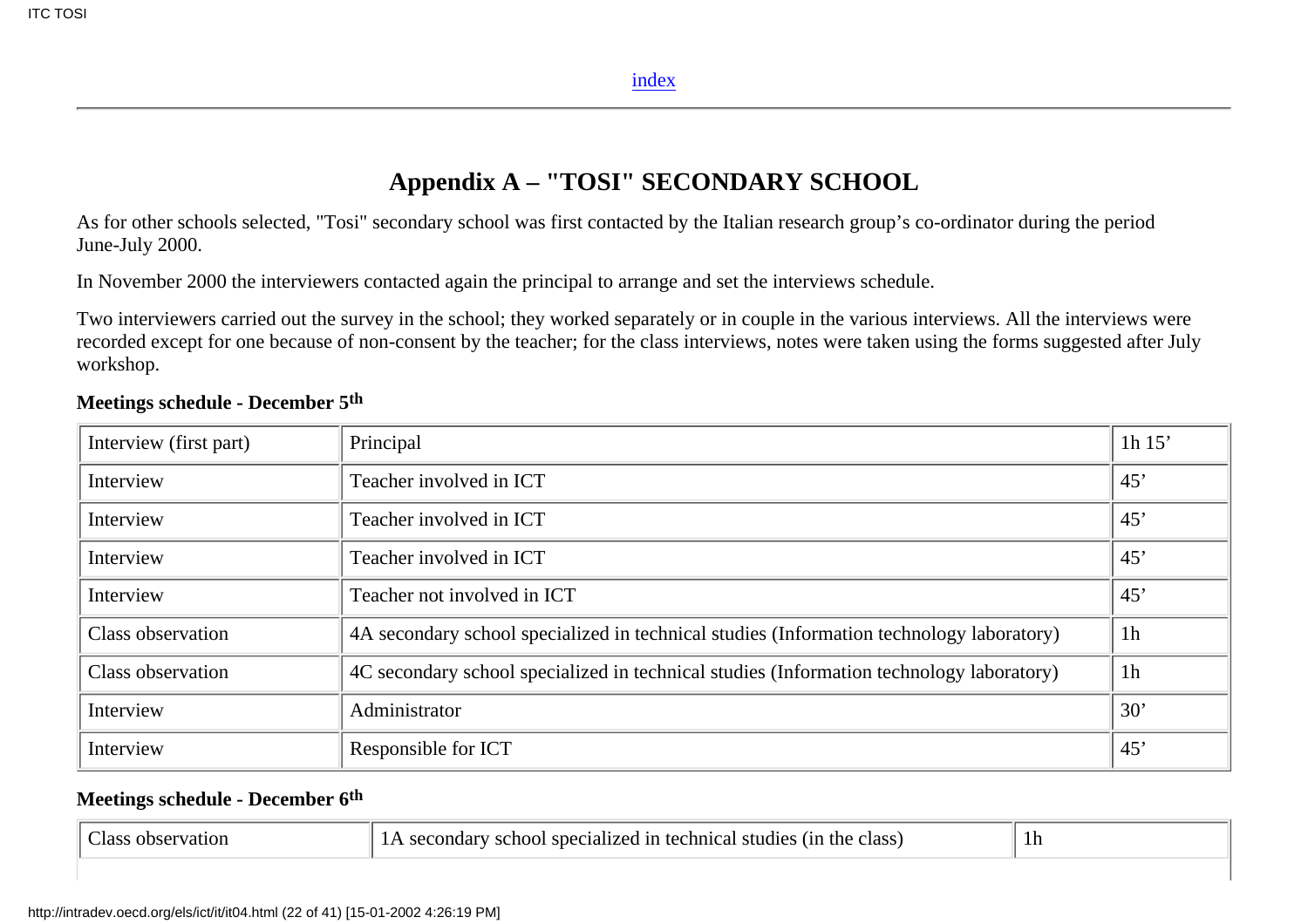| Class observation | 4C IGEA (in the class)                                                                           | 1 <sub>h</sub>     |
|-------------------|--------------------------------------------------------------------------------------------------|--------------------|
| Class observation | 2A secondary school specialized in technical studies (information technology<br>laboratory)      | 1 <sub>h</sub>     |
| Class observation | 2B secondary school specialized in technical studies (information technology<br>laboratory)      | 1 <sub>h</sub>     |
| Interview         | Students from the 1 <sup>st</sup> to the 5 <sup>th</sup> year of the various courses of study    | $30'$ x 5 = 2h 30' |
| Interview         | Parent (son in the 2 <sup>nd</sup> year of secondary school specialized in technical<br>studies) | 30'                |
| Interview         | Parent (son in the 4 <sup>th</sup> year of secondary school specialized in technical<br>studies) | 30'                |
| Interview         | Parent (son in the 5 <sup>th</sup> year of modern language school)                               | 30'                |
| Interview         | Parent (son in the 4 <sup>th</sup> year of information technology programmers)                   | 30'                |
| Interview         | Parent (son in the 3 <sup>rd</sup> year of modern language school)                               | 30'                |

## **Meetings schedule - December 7th**

| Interview<br>(second part) | Principal                        | 1h                            |
|----------------------------|----------------------------------|-------------------------------|
| Interview                  | ICT<br>cher involved in .<br>eac | $\overline{\phantom{0}}$<br>ு |

<span id="page-22-0"></span> $\,>$ 

[index](#page-0-1)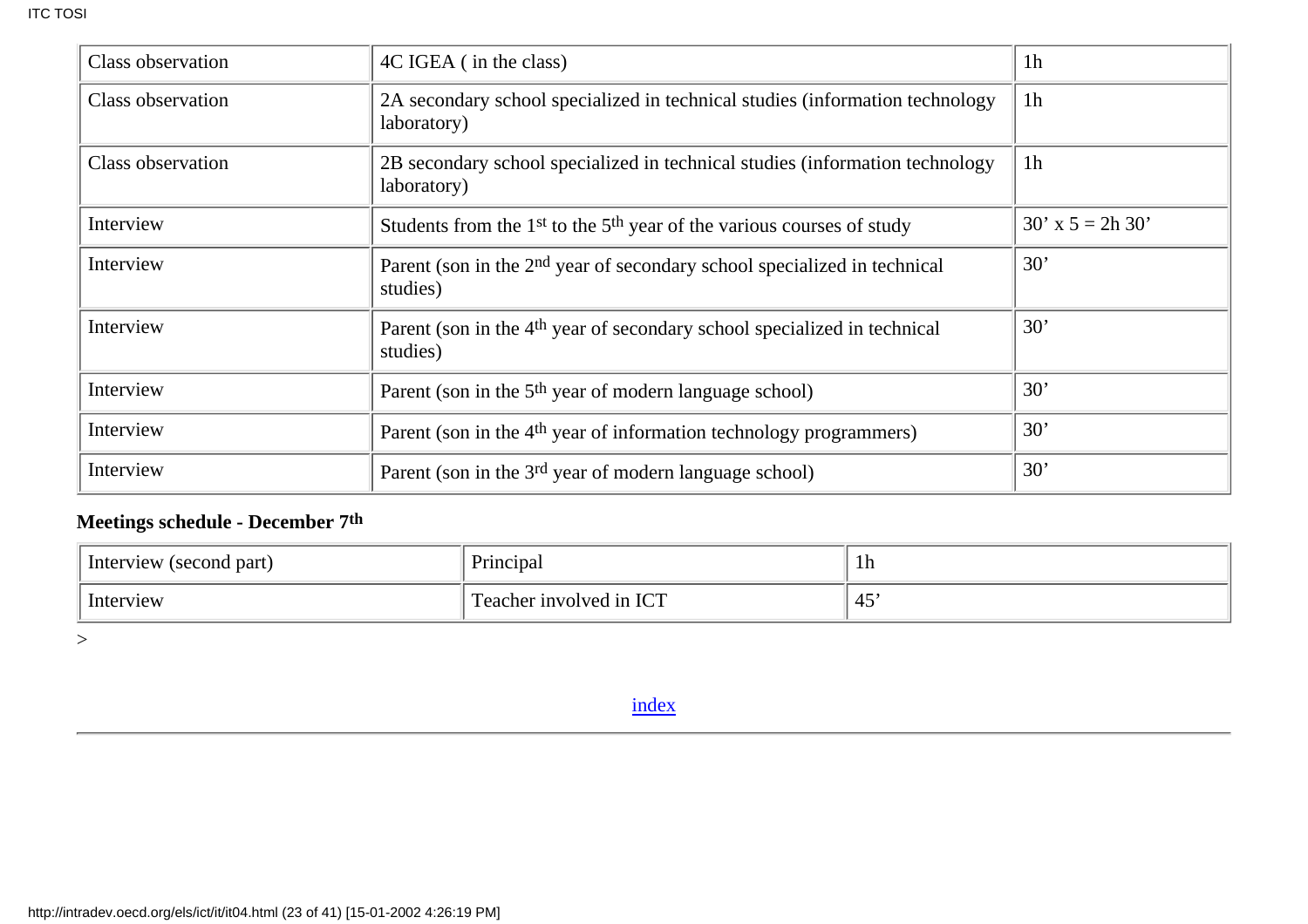Appendix B **–** "TOSI" SECONDARY SCHOOL



**Figure 1**

Per cent distribution of the answers to 1–8 questions concerning the teachers' familiarity with the computer use in different contexts. The situations were no response was given as regards to a specific application were not taken into account.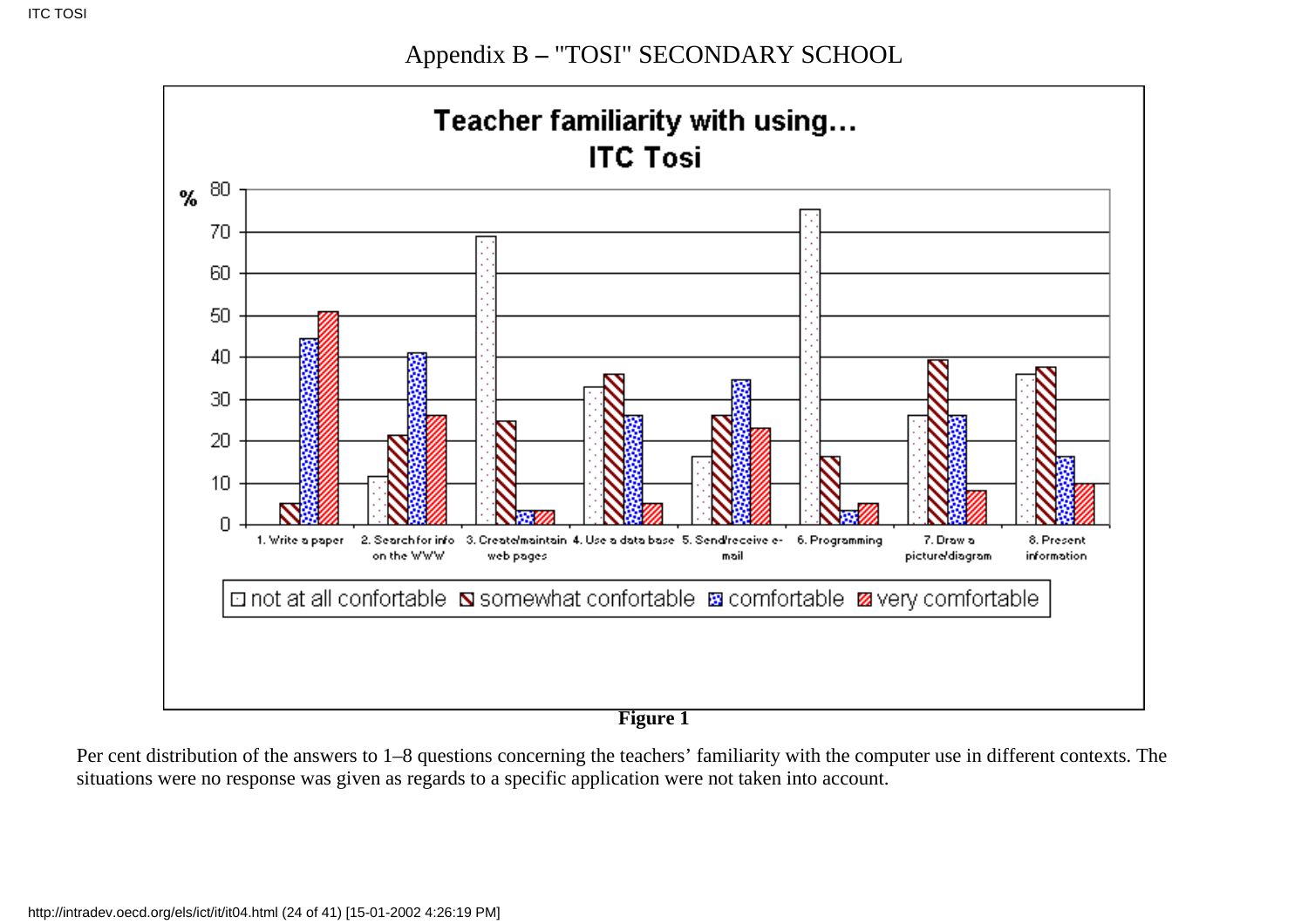

Per cent distribution of the answers to questions 9-19 concerning computer use by students in the class. The situations where no response was given as regards to a specific application were not taken into account.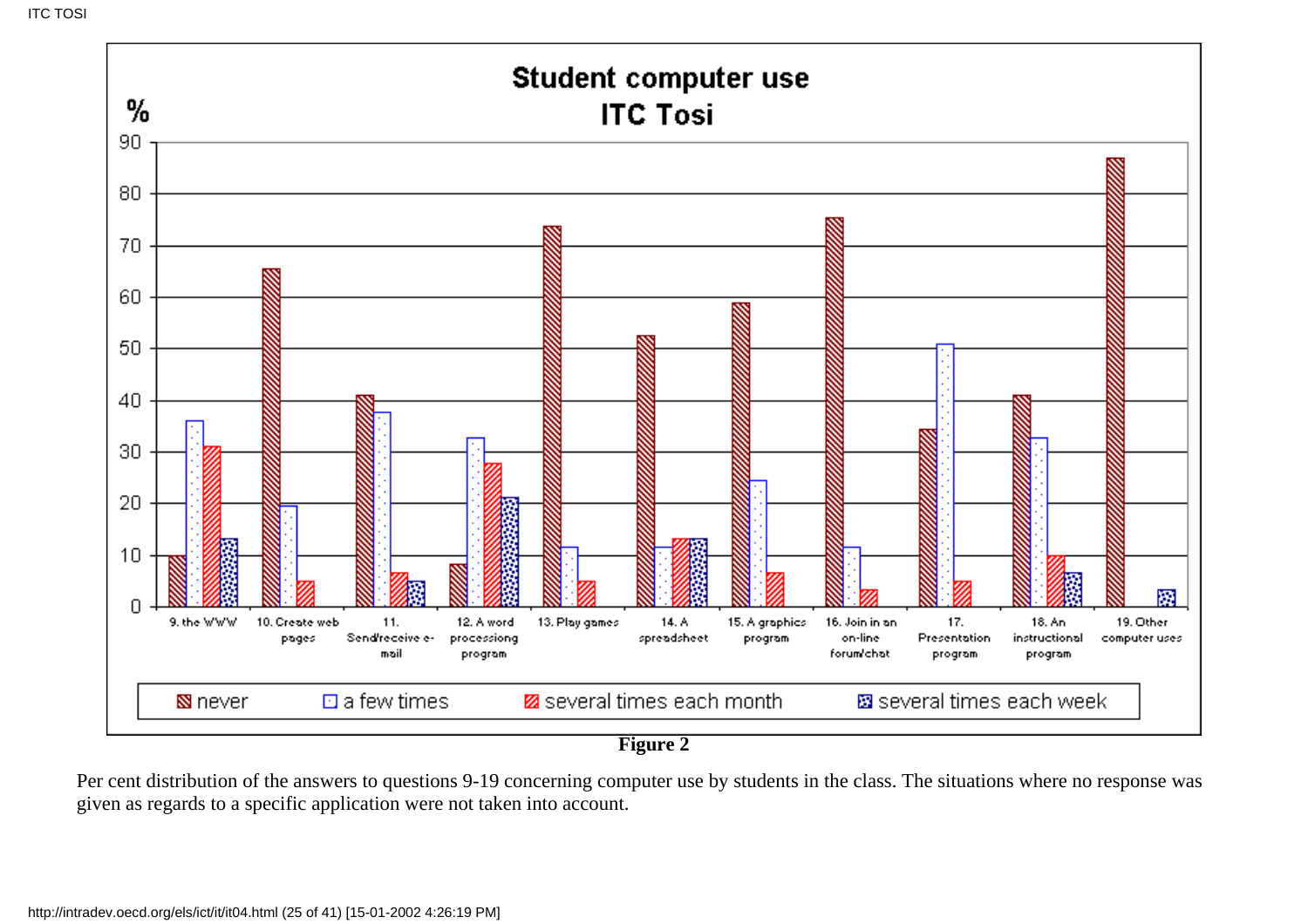

Relation between the familiarity of teachers with the computer (questions 1-8) and their use by students in classes (questions 9-19). The answers 1-8 were assigned a score form 0 to 3 for the possible values of answer (no familiarity, a little, enough, much). Furthermore, these scores have been weighted according to the statistic relevance pointed out by the answers to these questions (as shown in the histogram of fig. 1). The most frequent answers were assigned a double score. The bubble size indicates the datum frequency. It is interesting to notice that there is a high use of computer by teachers and students, but it is difficult to point out some relation between the two variables. It would be possible to draw a sort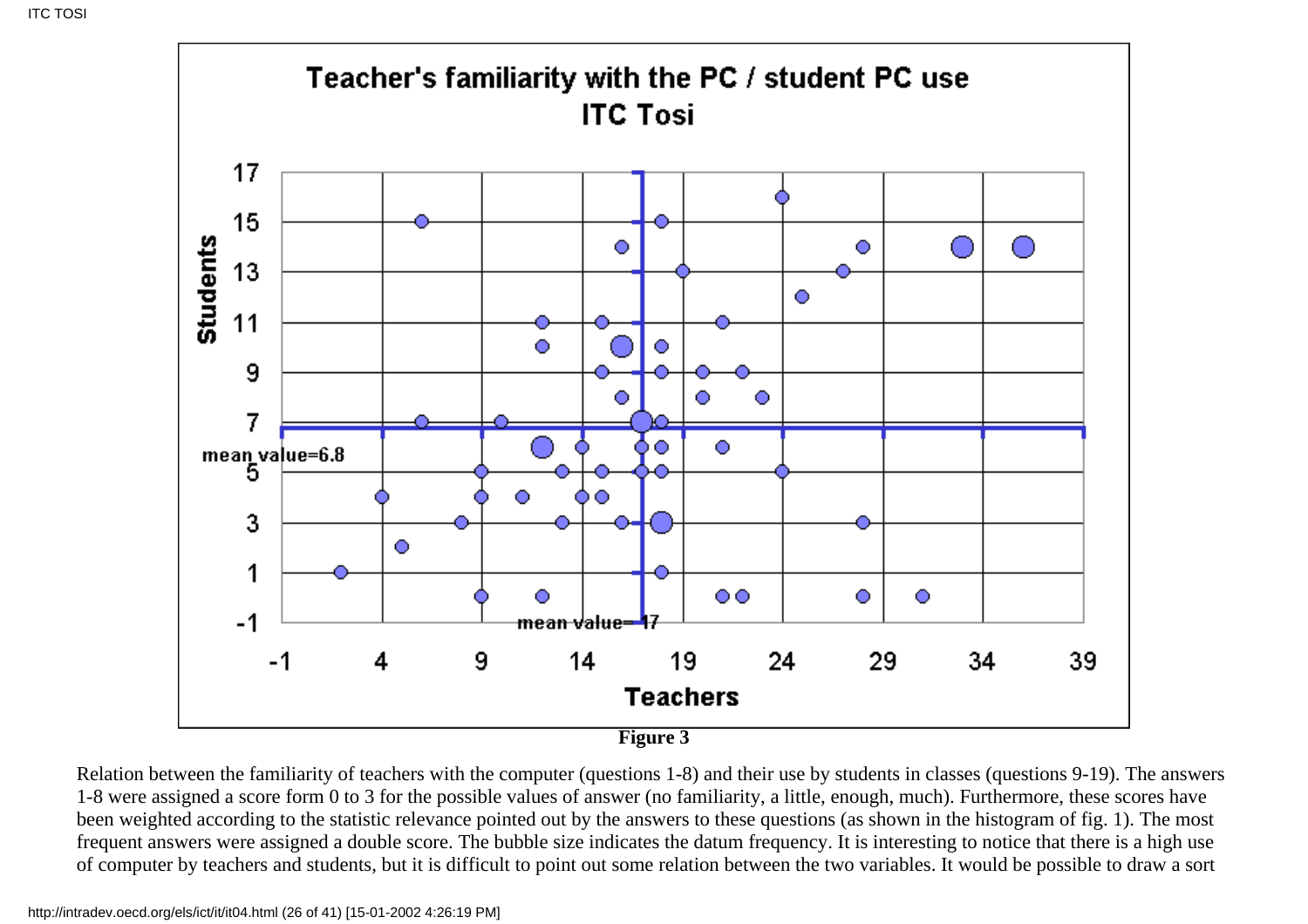of bell-shaped curve around the straight vertical line corresponding to the mean value of the teachers use. In this case it seems that the structures supply (large availability of computers even outside the classes and laboratories over a wide schedule) plays a relevant role in the computer use by students.



Per cent distribution of the answers to question 20 concerning the teachers' self-evaluation about their computer use skill (How would you rate your ability to use a computer? Choices are: good, fair, poor).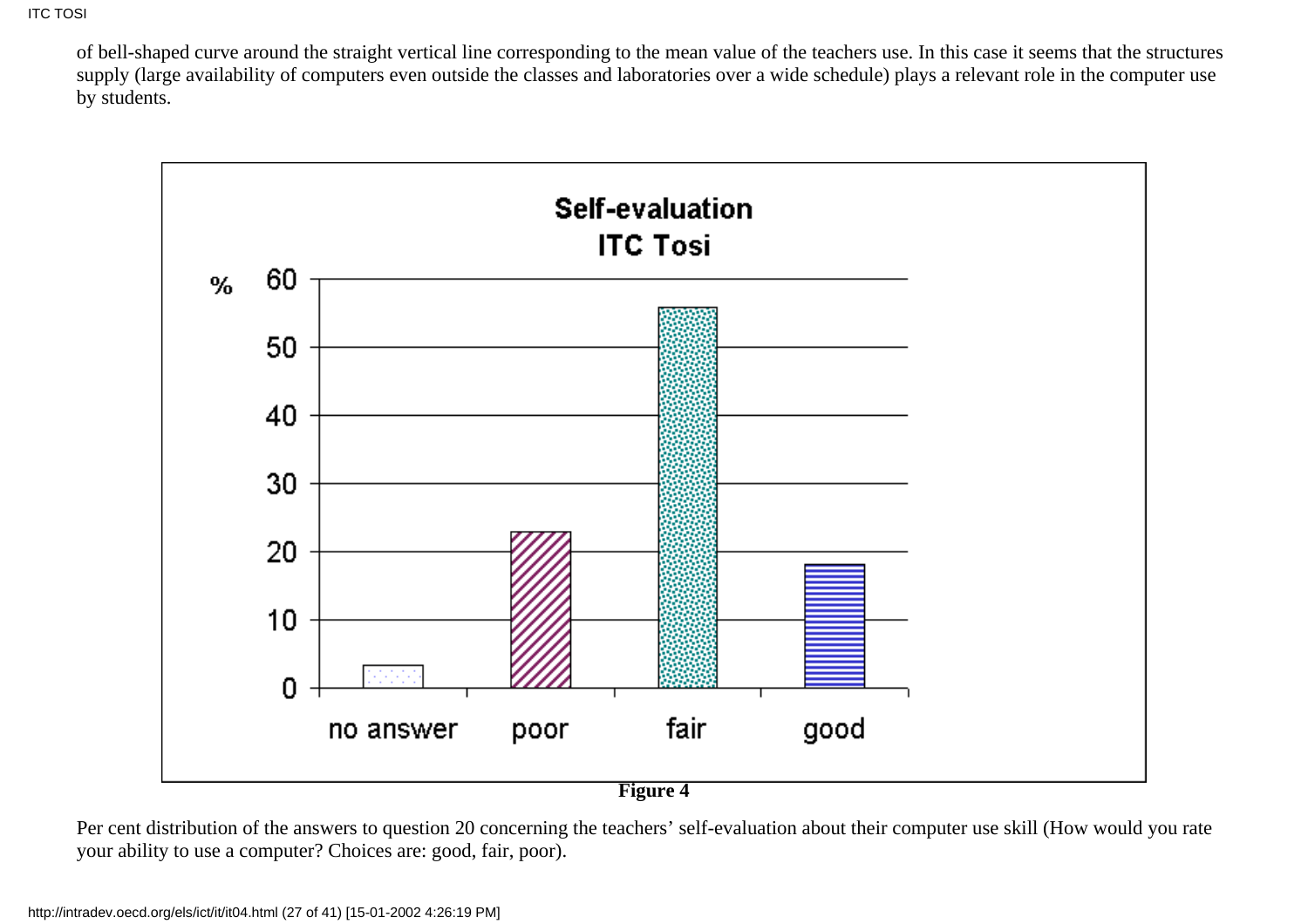

Per cent distribution of the answers to question 21 about the importance of computer use at the moment of students assessment. (Was student computer use ever evaluated for grading? Yes – No).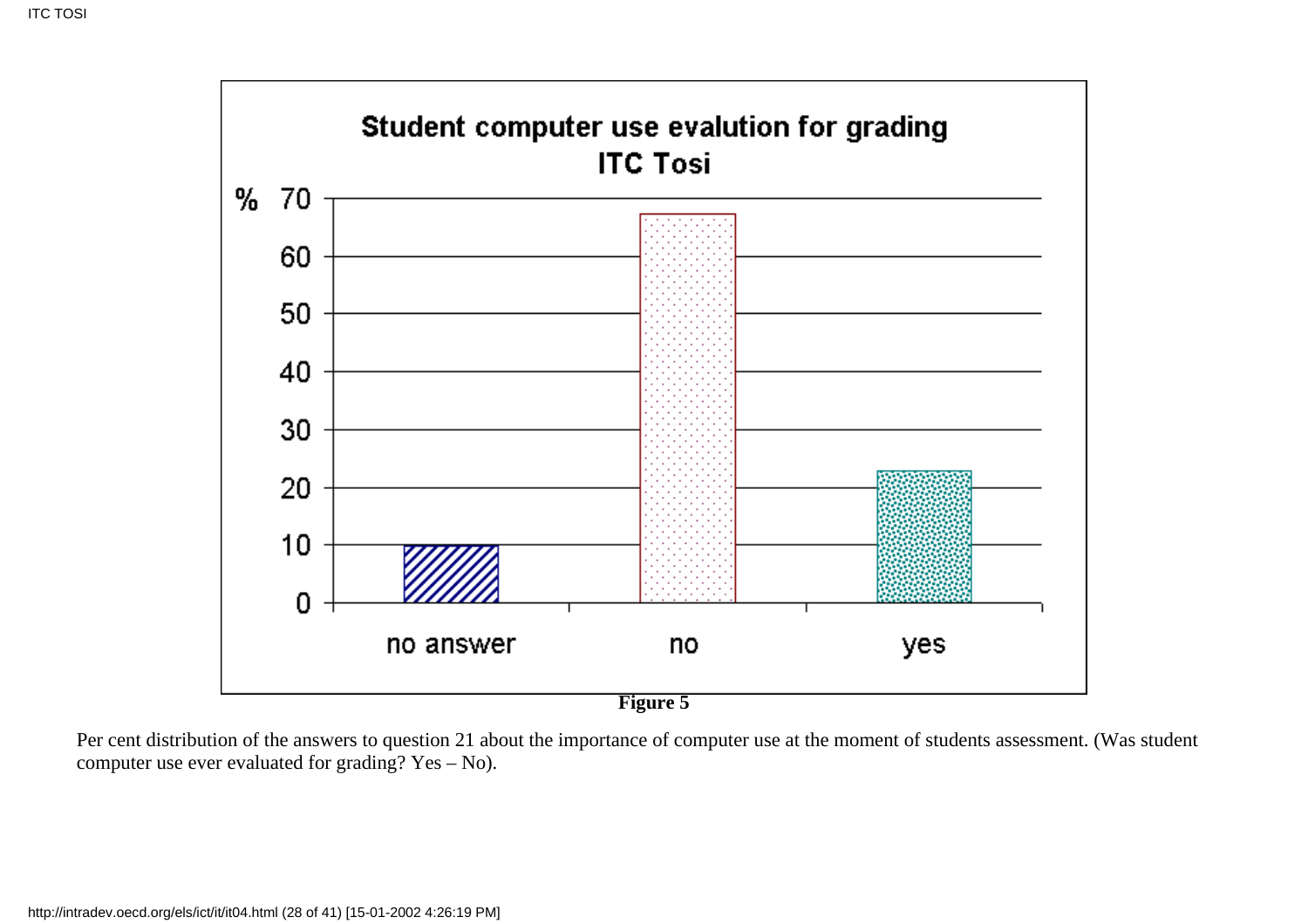

Comparison between ICT applications suggested to students in class (questions 9-19) and the computer work assessment in giving marks (question 21). On abscissa, 0 means lack of evaluation and 1 means evaluation. The sum of scores concerning the uses of computer suggested to students is on ordinate; their values range from  $0 =$  never or no answer to  $3 =$  many times per week. Almost all the values corresponding to the assessment presence (points of abscissa 1) lie above the horizontal line which indicates the mean value. When the computer-assisted activities are taken into account, the use suggested is likely to be greater.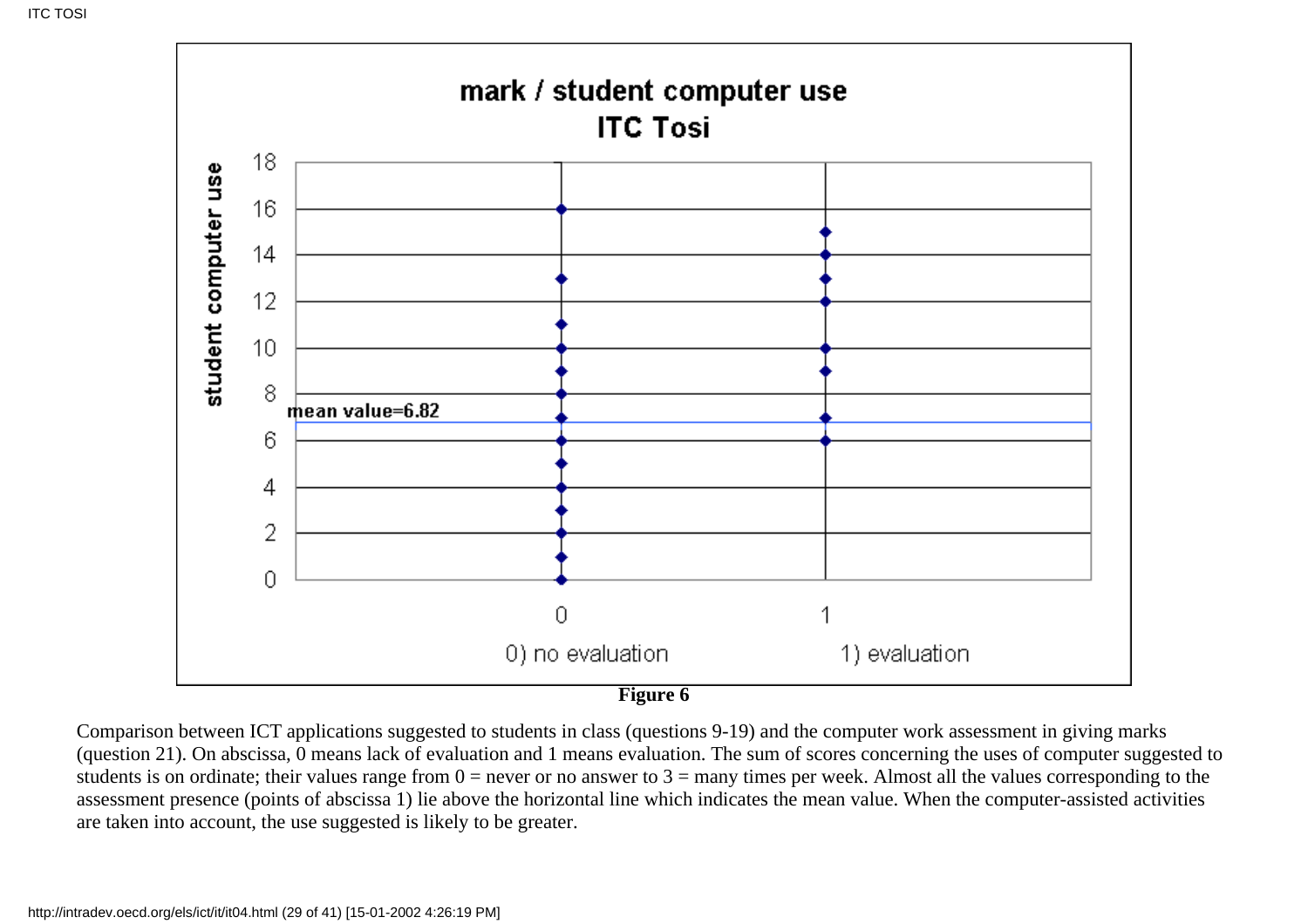

Per cent distribution of the answers to question 22 concerning the restrictions imposed by teachers as to the Internet access by students (if you assigned World Wide Web searching, how much freedom did you allow students in locating sites to visit?): no restrictions, some restrictions, designated sites only.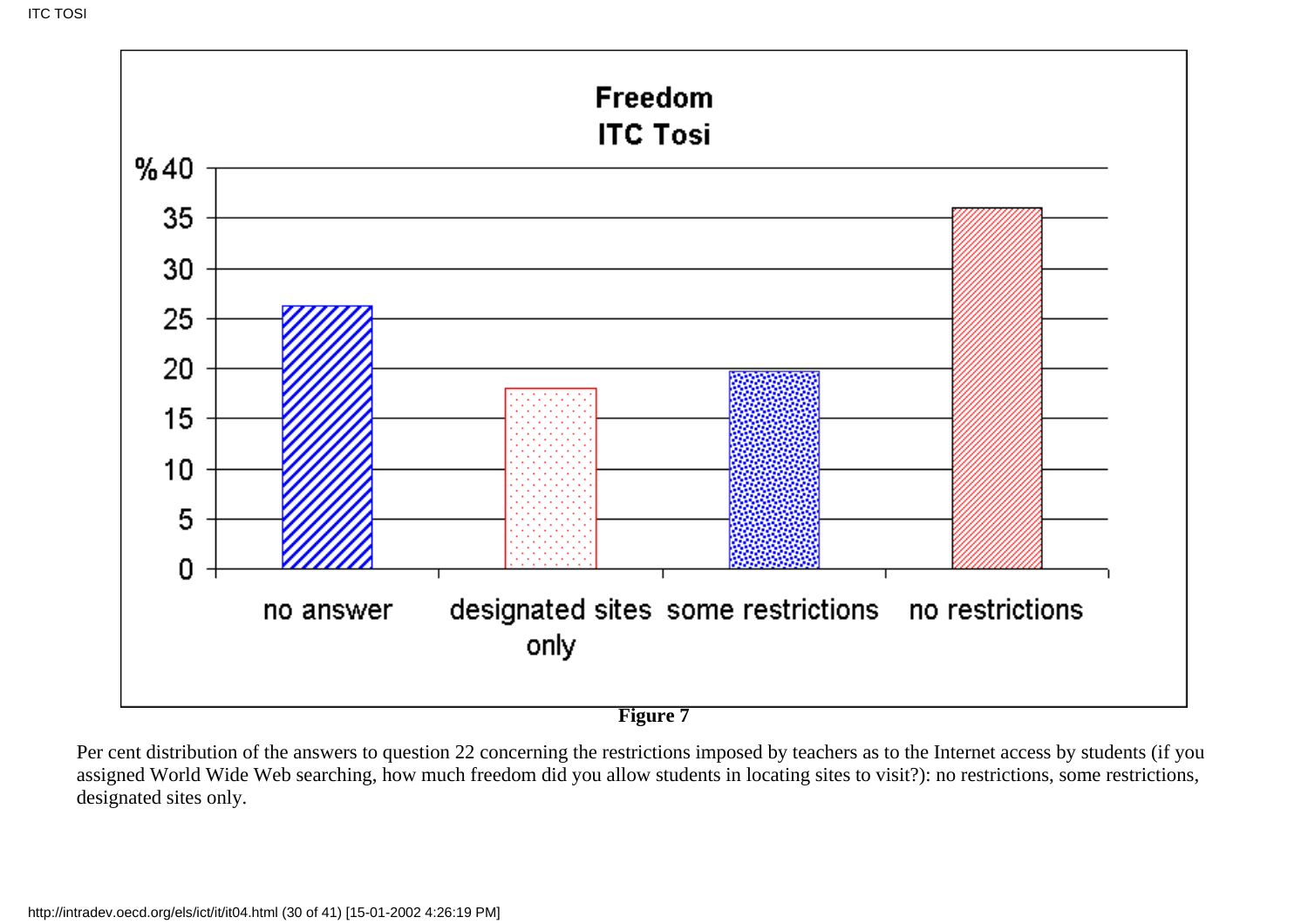

Per cent distribution of the answers to question 24: at what extent computer use is directly related to the didactic planning (what portion of the computer use in your classes was directly related to the course content): all, most, some, very little.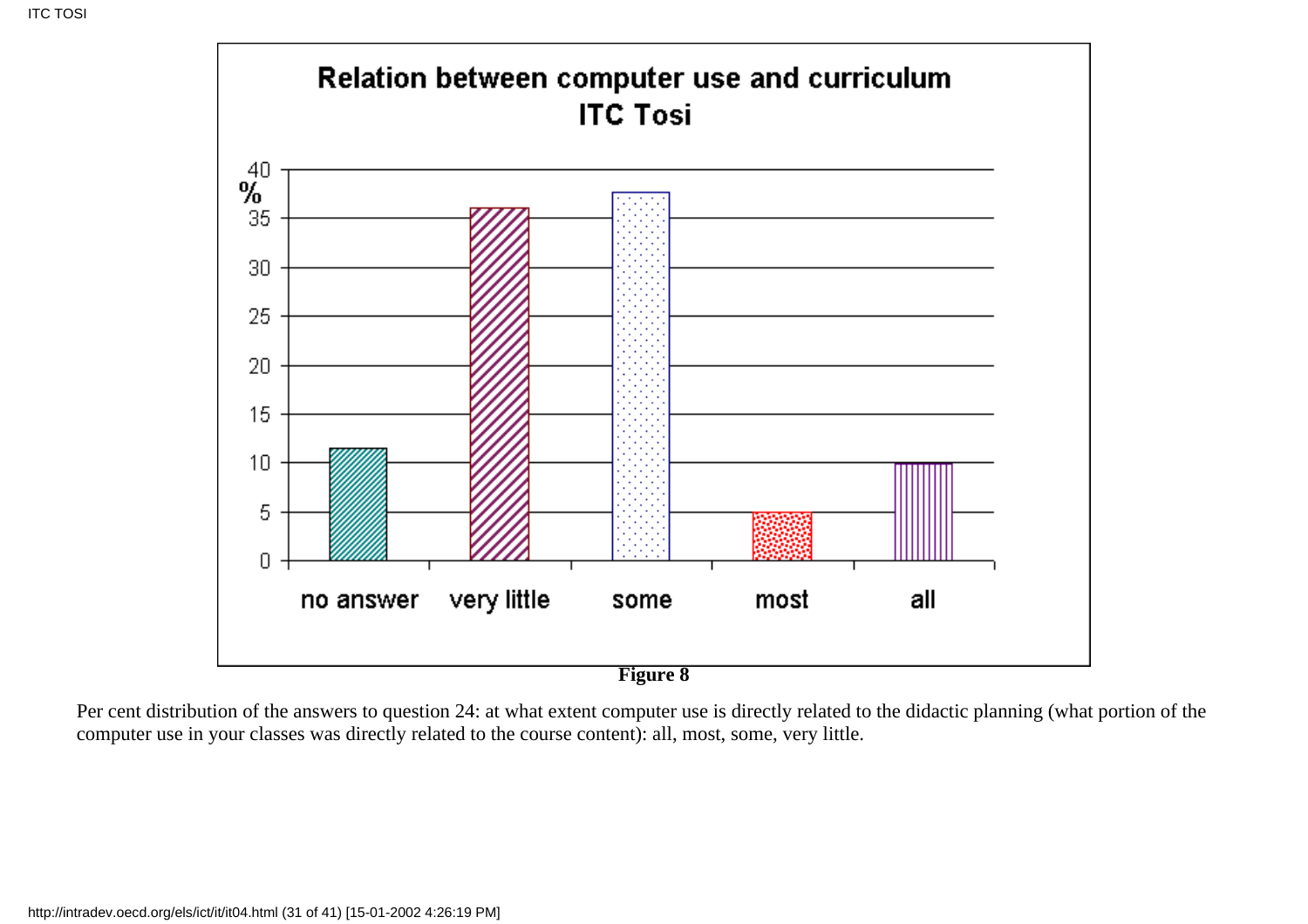

Comparison between ICT applications suggested to students in class (questions 9-19) and their correlation with curriculum (question 24). The answers concerning ICT integration in curriculum are given on abscissa. Values range from  $0 =$  no answer,  $1 =$  very little to  $4 =$  completely. The sum of the scores given to answers 9-19 is on ordinate, that is  $0 =$  never and  $3 =$  many times per week. The bubbles size shows the frequency (the number inside the bubble) of the given value. The sum of these frequencies corresponds to the number of teachers who have answered the questionnaire. The points are mainly arranged in the first and second quadrants thus suggesting a positive correlation between ICT integration in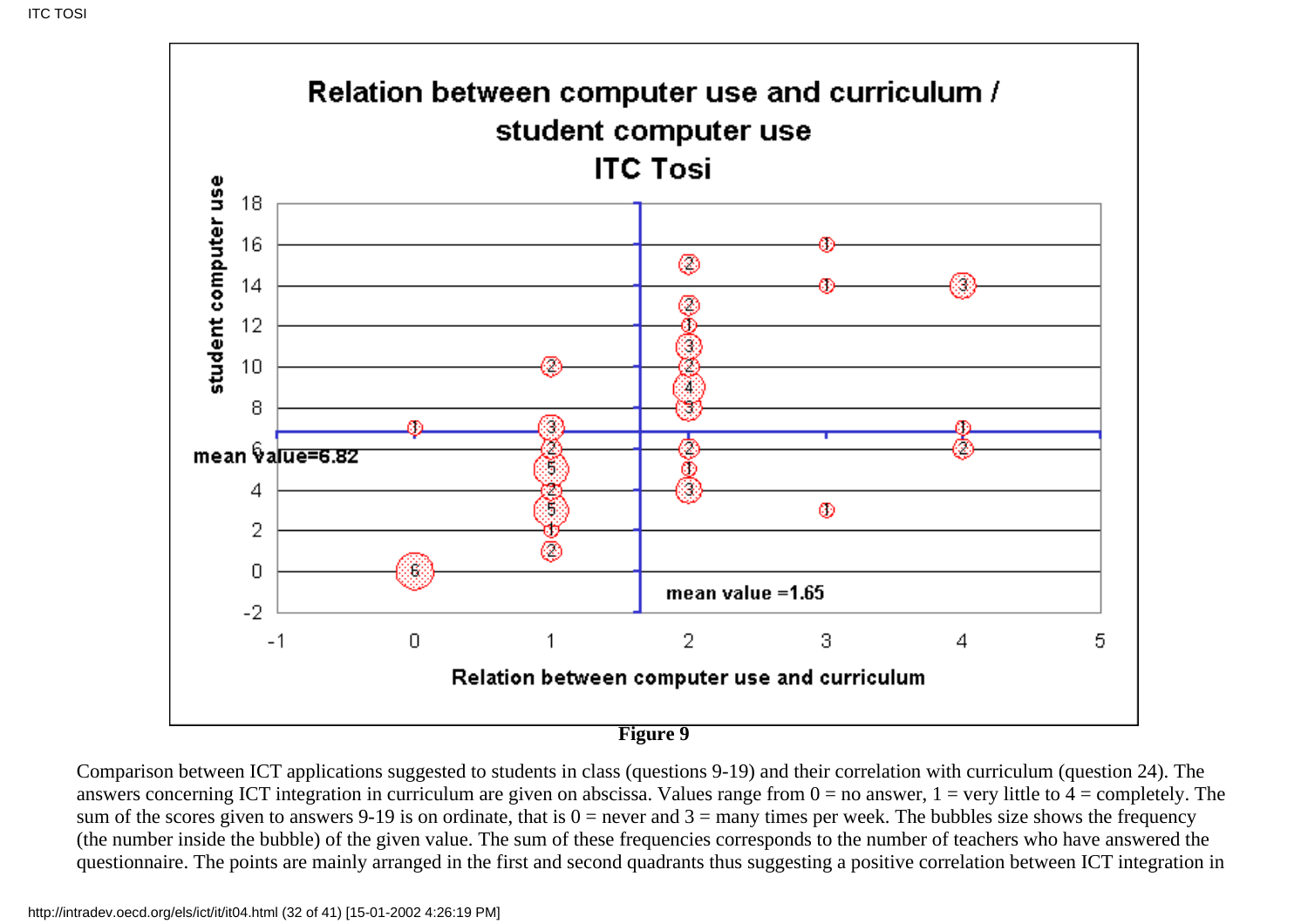curriculum and variety of the uses proposed to students in class. The points in the fourth quadrant where the high correlation with curriculum is combined with a limited computer application suggested to students in class could be an indication of the attitude of some teachers of the scientific, technical area who confine the didactic use of ICT to the traditional applications of their programs (for example the Pascal programming for mathematics teachers).



Comparison between computer use assessment in the assignment of marks (question 21) and link between computer use and didactic planning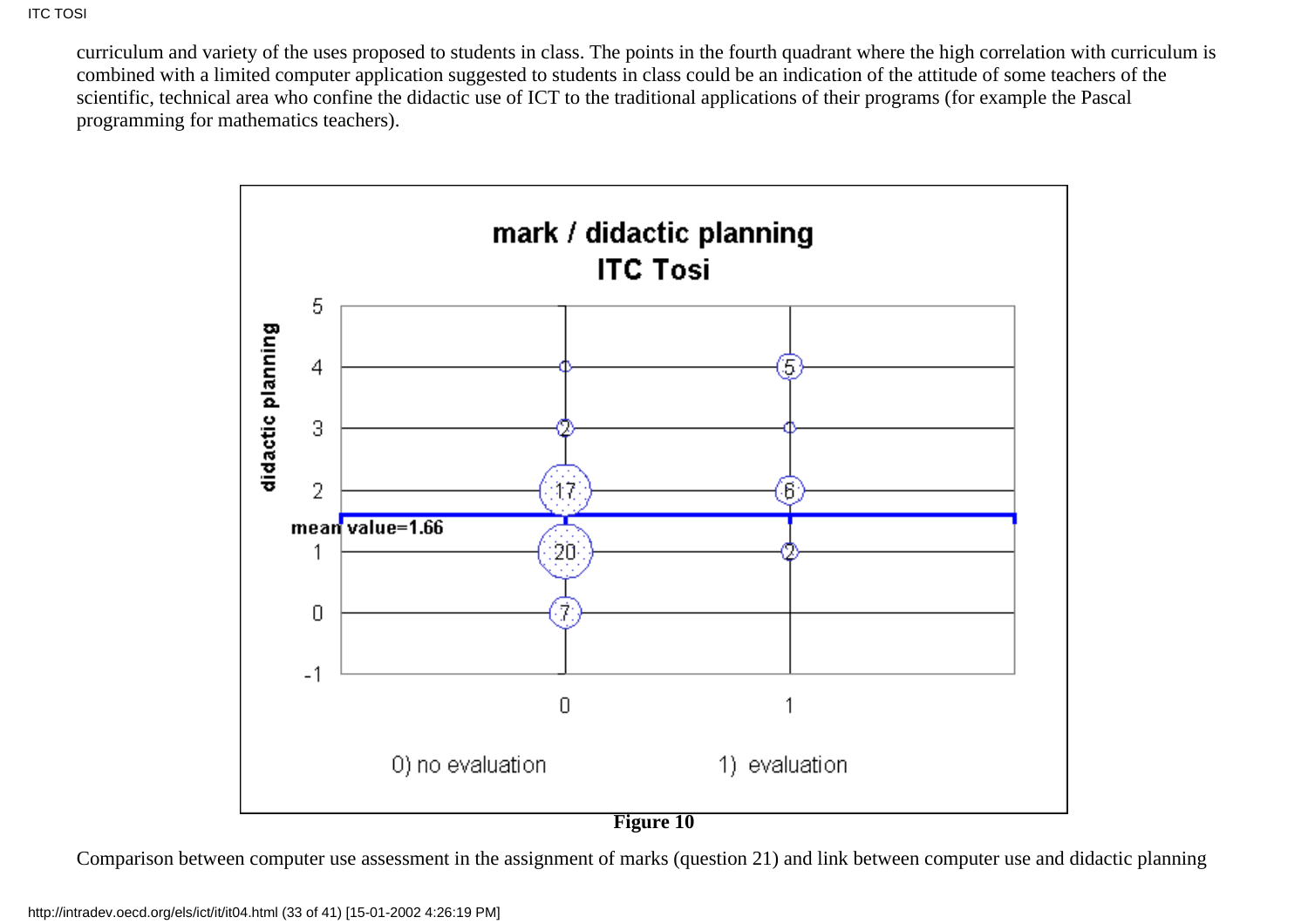(question 24). The presence or absence of assessment are shown on abscissa (yes/no =  $1/0$ ), while on ordinate the values range from  $0 = no$ answer,  $1 = \text{very little, up to } 4 = \text{completely.}$  The bubble size shows the frequency of the given value. The sum of the values given in the bubbles correspond to the number of the answers obtained. As we have already seen in Figure 6, the higher number of values corresponds to an absence of computer use assessment. This could mean that information technology is not a teaching subject but only one of its tools.

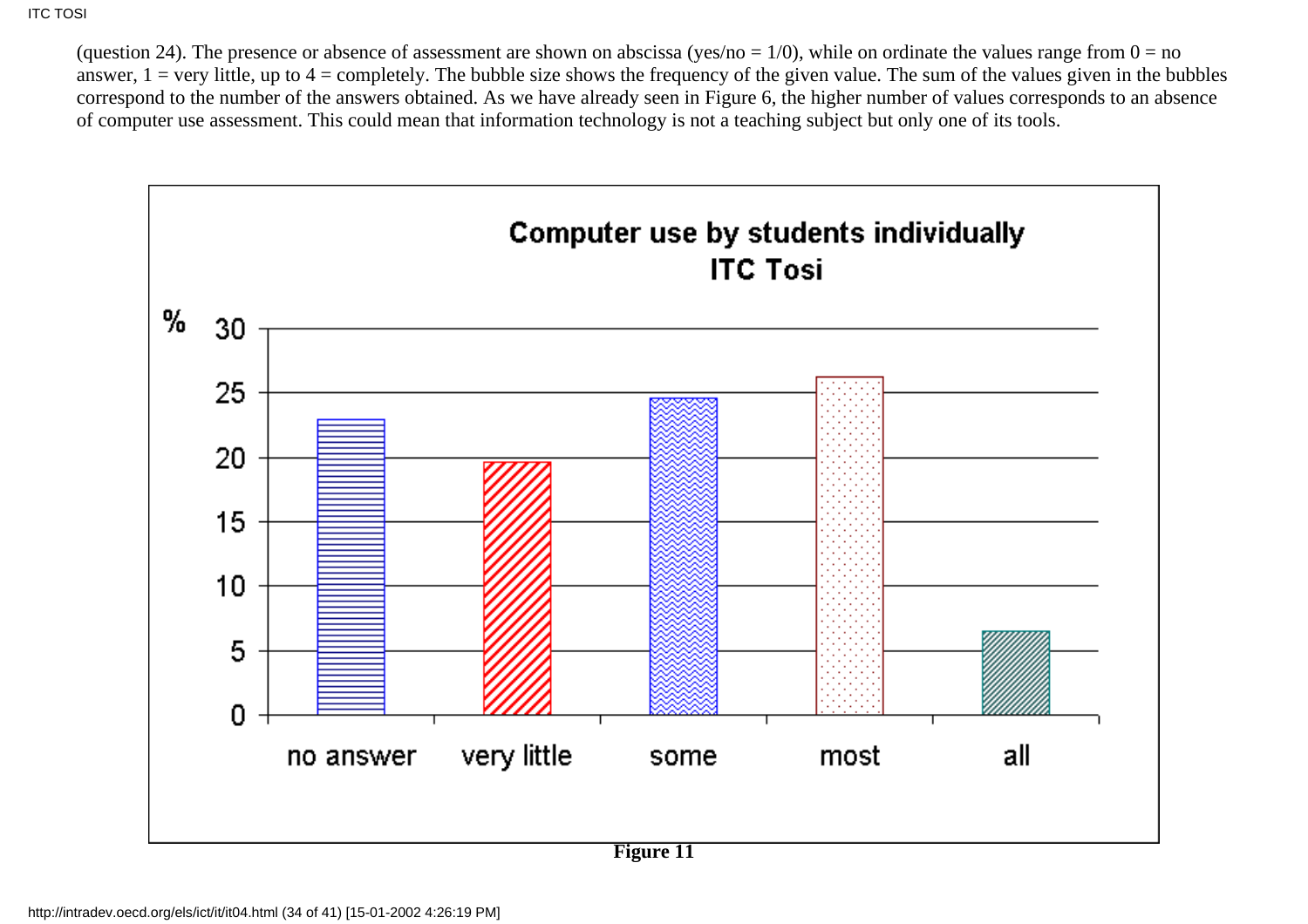Per cent distribution of the answers to question 25 concerning the individual computer use by students in the class (what portion of the computer use that you assigned was done by students individually?): all, most, some, very little.



Per cent distribution of the answers to question 26 concerning the teachers' computer use at home to prepare their lessons (how often did you use a computer at home for preparing for teaching?)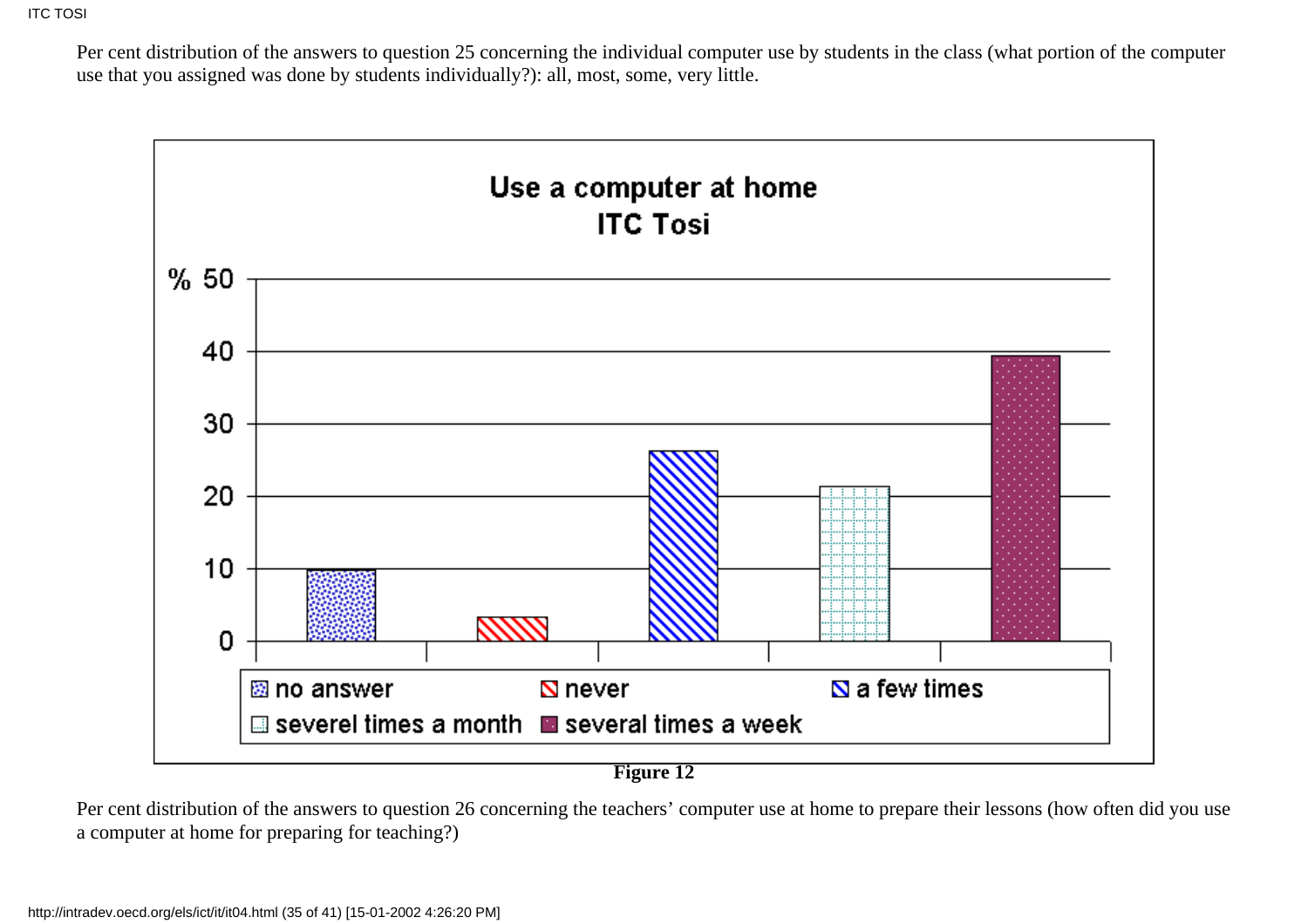

**Figure 13**

Per cent distribution of the answers to the question about ICT activities by teachers within their professional training courses (question 27 and 29) or about their work with the classes (questions 23, 28).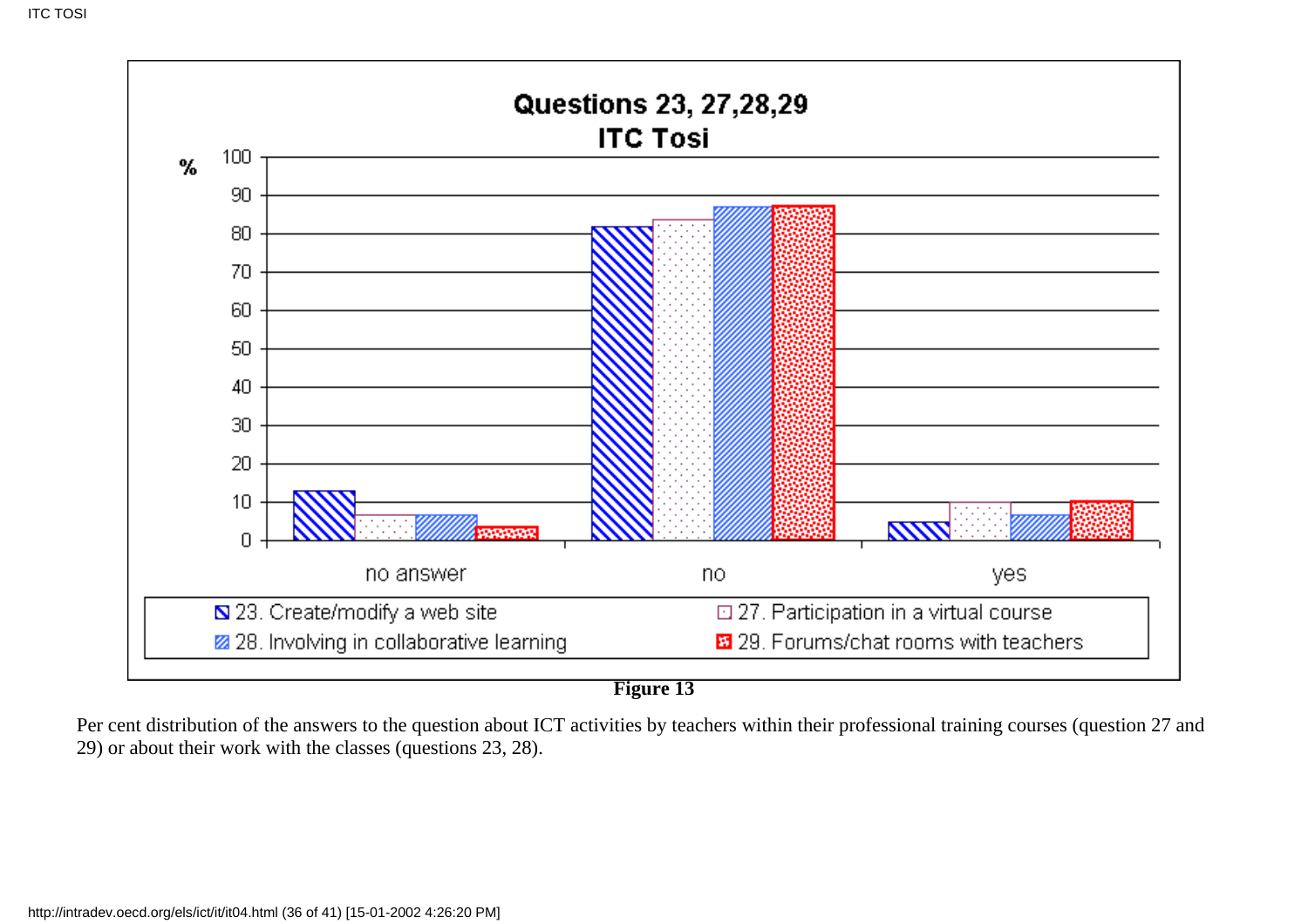

**Figure 14**

Per cent distribution of the answers to question 30 concerning the daily e-mail messages received by teachers (how many e-mail messages total do you send each day on average).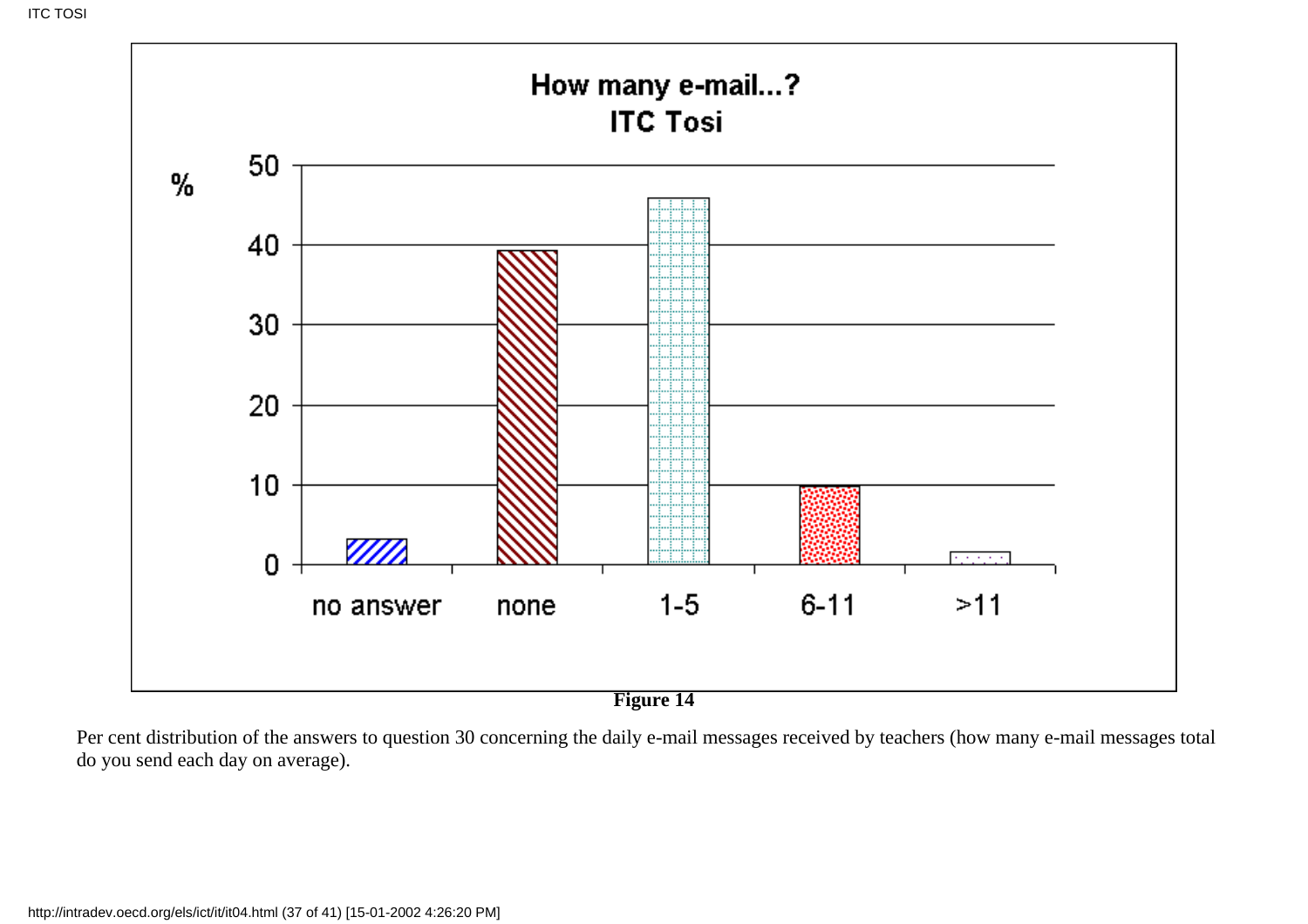

**Figure 15**

Per cent distribution of the answers to 31a – f questions concerning the teachers' technical skills and uses. The questionnaire suggested to answer giving a score from 1 to 5.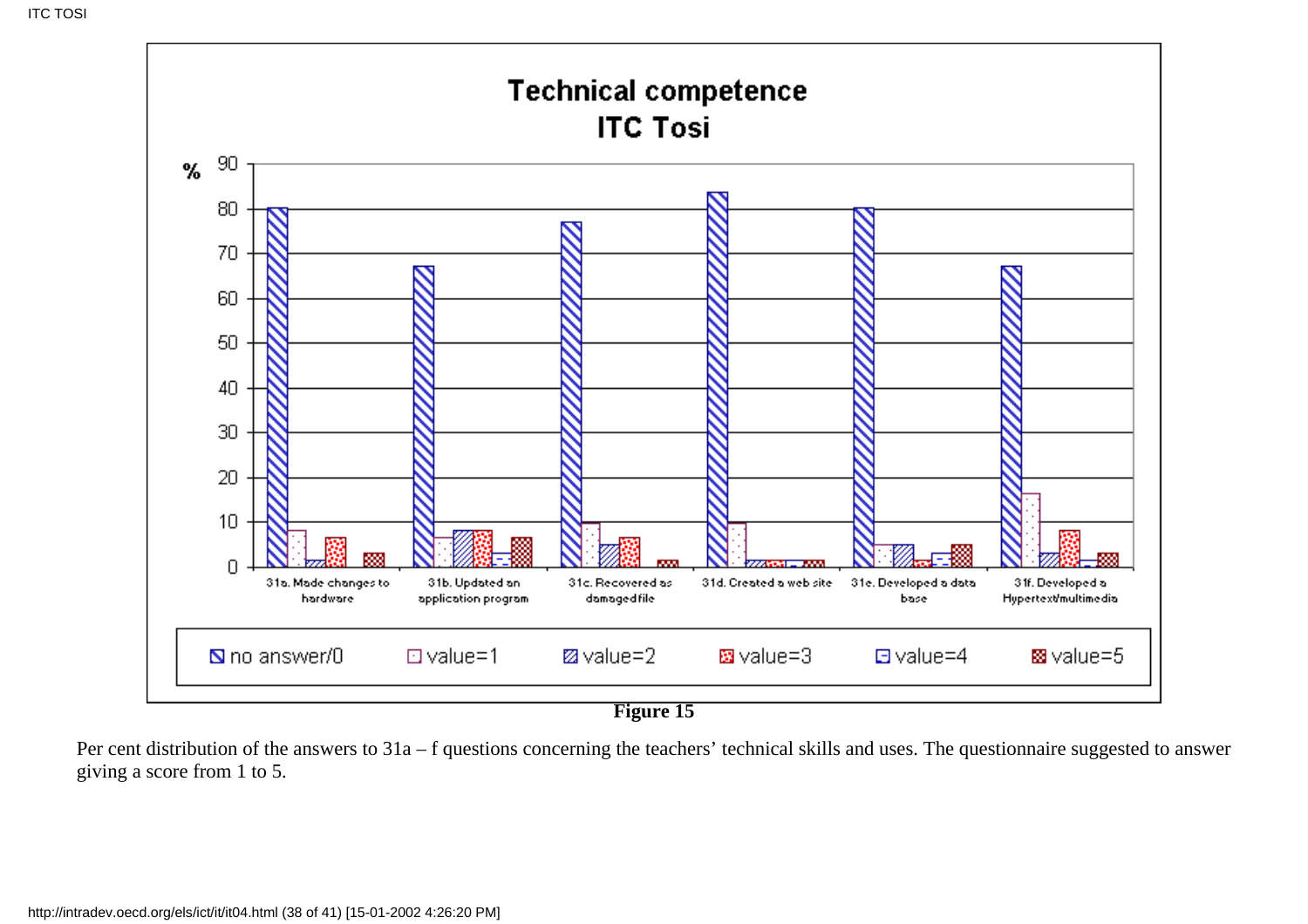

Relation between the technical competence and experience of teachers in the computer use (question  $31a - f$ ) and its use by students in classes (question 9-19). The bubbles size shows the frequency of the value which is also indicated by the number inside each bubble. The sum of these numbers corresponds to the answers obtained. On ordinate, there is the sum of the points given to the answers 9-19. The score for each question ranges from  $0 =$  never or no answers to  $3 =$  more times per week. On abscissa there is the weighted sum of the answers concerning the teachers' competence. The "weight" is obtained by an analysis of frequency of the answers 31a – f (fig. 15). The answers to questions 31b ("updated an application program – word processor, graphics programs, etc."), 31d (created a web site") and 31f ("developed a hypertext, a multimedia with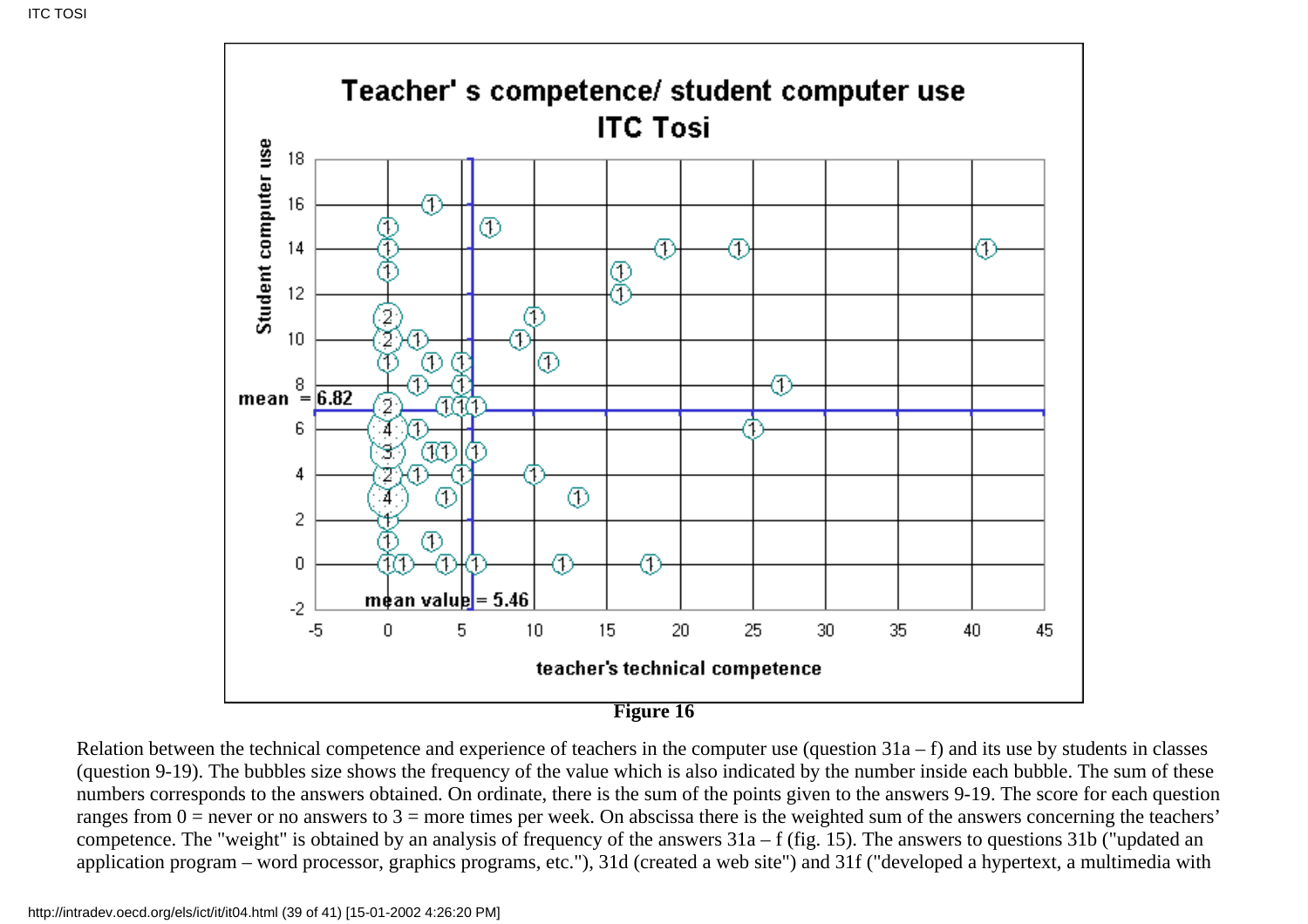your class", a special question added by the Italian research group) have a double weight.

It is evident that few teachers have technical skills, but this doesn't seem to be an important variable compared to the variety of computer use suggested to students in the class*.*

## **Appendice C – "TOSI" SECONDARY SCHOOL**

<span id="page-39-0"></span>"Tosi" secondary school is fairly known at a national level because of its role as pilot school in the experimentation of the projects carried out in the last years: i.e. "IGEA" concerning Business, Economic and Legal Course and "ERICA" linguistic studies. These projects are now part of the Italian school system. Tosi has monitored, for the Ministry of Education, the Development Program of the new technologies aiming at spreading information and communication technologies in the Italian schools ([http://www.istruzione.it/innovazione\\_scuola/didattica/pstd.htm\)](http://www.istruzione.it/innovazione_scuola/didattica/pstd.htm) and ([http://www.istruzione.it/innovazione\\_scuola/didattica/mon\\_3.htm\)](http://www.istruzione.it/innovazione_scuola/didattica/mon_3.htm).

The person responsible for ICT provided us with a wide press review of the latest articles published. Most of them are published in local newspapers and illustrate the various projects, open competitions for students and initiatives which "Tosi" school agreed to in the last few years. Two articles concerning the prizes won by the school in 1995 and 1997 about the 100 projects for the public administration, are published in the monthly review "100 projects at the service of citizens. How to improve public offices and to spread innovation in the public administration", by the Presidency of the Council of Ministers – Public Function Department - published by the State Printing Works and Stationery Office – State Mint in March 1995 and May 1997. Further material is available on the web at the following addresses:<http://www.itctosi.va.it/prog95.htm> and <http://www.itctosi.va.it/prog97.htm>

[index](#page-0-1)

<span id="page-39-1"></span><sup>1</sup> Educational credits are credits gained by students doing some activities outside traditional school subjects. They give further points during state exams at the end of the High School.

[back](#page-3-0)

<span id="page-39-2"></span><sup>2</sup>Training Offer Plan is schools' "ID": within this plan each school presents families, and generally public opinion, its own particular educational project, the started courses, strategies to guarantee the training success of its own students, school's facilities and so on.

[back](#page-8-0)